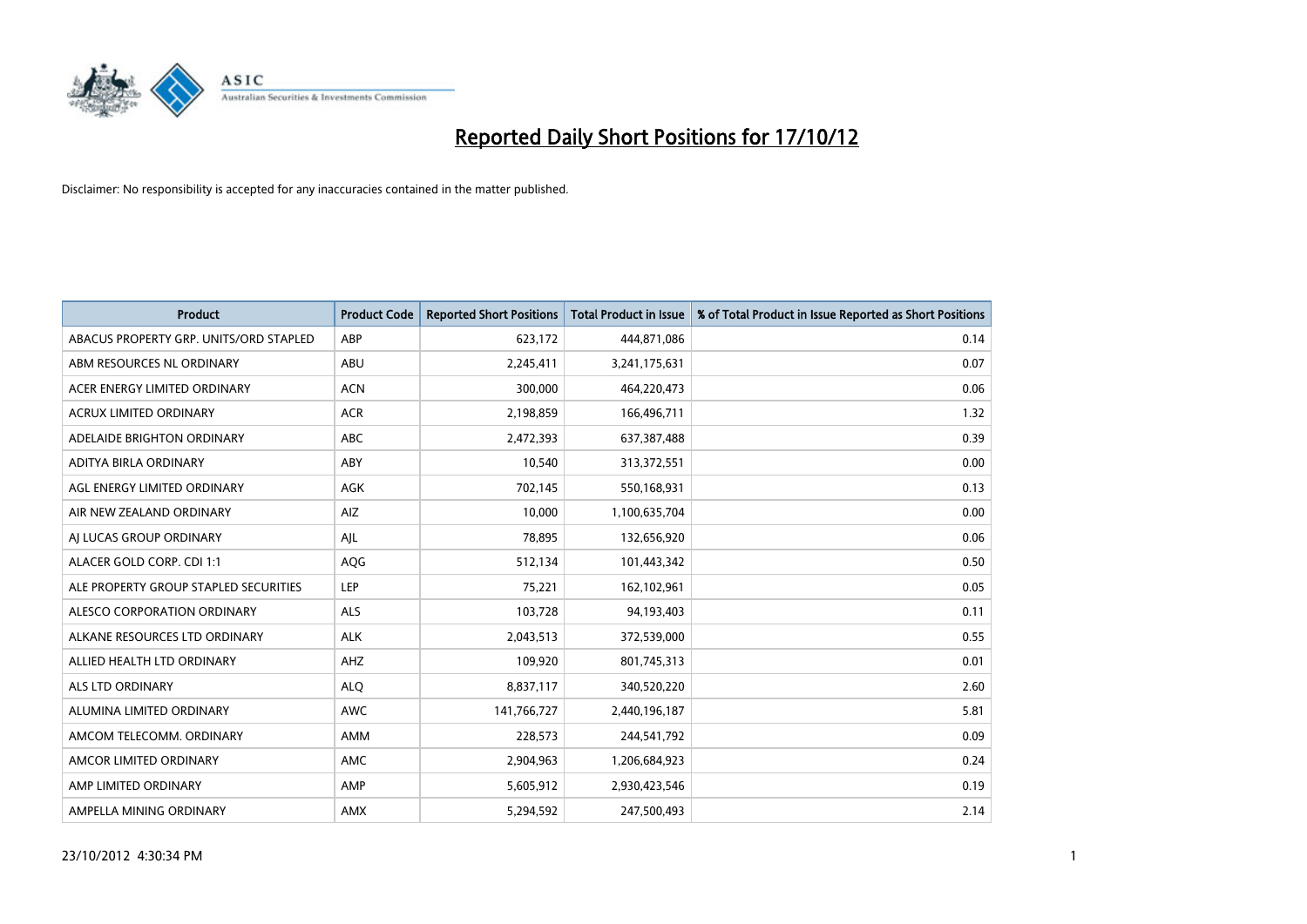

| <b>Product</b>                          | <b>Product Code</b> | <b>Reported Short Positions</b> | <b>Total Product in Issue</b> | % of Total Product in Issue Reported as Short Positions |
|-----------------------------------------|---------------------|---------------------------------|-------------------------------|---------------------------------------------------------|
| ANGLOGOLD ASHANTI CDI 5:1               | AGG                 | 500                             | 89,207,765                    | 0.00                                                    |
| ANSELL LIMITED ORDINARY                 | <b>ANN</b>          | 1,254,028                       | 130,768,652                   | 0.96                                                    |
| ANTARES ENERGY LTD ORDINARY             | <b>AZZ</b>          | 546,911                         | 257,000,000                   | 0.21                                                    |
| ANZ BANKING GRP LTD ORDINARY            | ANZ                 | 9,555,993                       | 2,717,324,826                 | 0.35                                                    |
| APA GROUP STAPLED SECURITIES            | APA                 | 14,041,060                      | 651,633,068                   | 2.15                                                    |
| APN NEWS & MEDIA ORDINARY               | <b>APN</b>          | 9,459,666                       | 661,526,586                   | 1.43                                                    |
| AQUARIUS PLATINUM. ORDINARY             | <b>AOP</b>          | 10,699,399                      | 486,851,336                   | 2.20                                                    |
| AQUILA RESOURCES ORDINARY               | <b>AQA</b>          | 5,765,758                       | 411,804,442                   | 1.40                                                    |
| ARAFURA RESOURCE LTD ORDINARY           | <b>ARU</b>          | 4,193,838                       | 396,004,144                   | 1.06                                                    |
| ARB CORPORATION ORDINARY                | <b>ARP</b>          | 33,245                          | 72,481,302                    | 0.05                                                    |
| ARDENT LEISURE GROUP STAPLED SECURITIES | AAD                 | 139,158                         | 380, 315, 114                 | 0.04                                                    |
| ARISTOCRAT LEISURE ORDINARY             | ALL                 | 13,245,923                      | 551,418,047                   | 2.40                                                    |
| ARMOUR ENERGY LTD ORDINARY              | AJQ                 | 5,000                           | 221,050,000                   | 0.00                                                    |
| ARRIUM LTD ORDINARY                     | ARI                 | 5,896,819                       | 1,345,665,626                 | 0.44                                                    |
| ASCIANO LIMITED ORDINARY                | <b>AIO</b>          | 4,003,097                       | 975,385,664                   | 0.41                                                    |
| ASG GROUP LIMITED ORDINARY              | ASZ                 | 585,977                         | 177, 187, 512                 | 0.33                                                    |
| ASPEN GROUP ORD/UNITS STAPLED           | APZ                 | 29,673,388                      | 919,773,033                   | 3.23                                                    |
| ASPIRE MINING LTD ORDINARY              | <b>AKM</b>          | 269,265                         | 620,594,556                   | 0.04                                                    |
| ASTRO JAP PROP GROUP STAPLED SECURITIES | AJA                 | 4,472                           | 58,445,002                    | 0.01                                                    |
| ASX LIMITED ORDINARY                    | ASX                 | 1,257,953                       | 175,136,729                   | 0.72                                                    |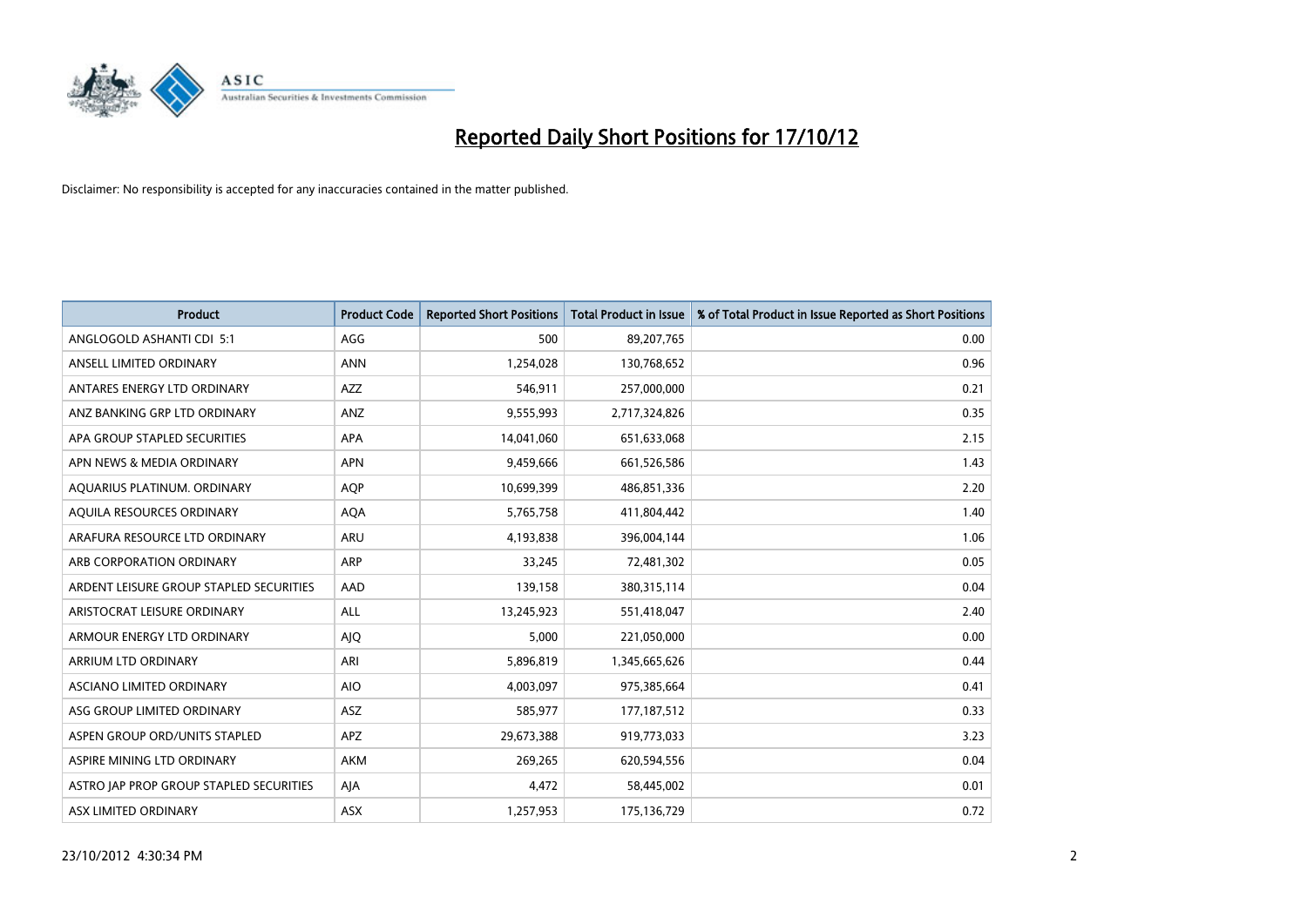

| <b>Product</b>                       | <b>Product Code</b> | <b>Reported Short Positions</b> | <b>Total Product in Issue</b> | % of Total Product in Issue Reported as Short Positions |
|--------------------------------------|---------------------|---------------------------------|-------------------------------|---------------------------------------------------------|
| ATLAS IRON LIMITED ORDINARY          | AGO                 | 4,064,691                       | 904,805,993                   | 0.45                                                    |
| AURORA OIL & GAS ORDINARY            | <b>AUT</b>          | 2,949,309                       | 447,885,778                   | 0.66                                                    |
| <b>AUSDRILL LIMITED ORDINARY</b>     | <b>ASL</b>          | 4,445,747                       | 304,763,954                   | 1.46                                                    |
| AUSENCO LIMITED ORDINARY             | AAX                 | 735,829                         | 123,872,665                   | 0.59                                                    |
| AUSGOLD LIMITED ORDINARY             | <b>AUC</b>          | 50,000                          | 153,902,750                   | 0.03                                                    |
| <b>AUSTAL LIMITED ORDINARY</b>       | ASB                 | 129,119                         | 190,674,573                   | 0.07                                                    |
| AUSTIN ENGINEERING ORDINARY          | ANG                 | 24,770                          | 72,314,403                    | 0.03                                                    |
| AUSTRALAND PROPERTY STAPLED SECURITY | <b>ALZ</b>          | 472,696                         | 576,846,597                   | 0.08                                                    |
| AUSTRALIAN AGRICULT. ORDINARY        | AAC                 | 470,131                         | 312,905,085                   | 0.15                                                    |
| AUSTRALIAN INFRASTR, UNITS/ORDINARY  | <b>AIX</b>          | 1,612,151                       | 620,733,944                   | 0.26                                                    |
| AUSTRALIAN PHARM. ORDINARY           | API                 | 211,944                         | 488,115,883                   | 0.04                                                    |
| <b>AUTOMOTIVE HOLDINGS ORDINARY</b>  | <b>AHE</b>          | 46,960                          | 260,579,682                   | 0.02                                                    |
| AVJENNINGS LIMITED ORDINARY          | AVI                 | 175,001                         | 274,588,694                   | 0.06                                                    |
| AWE LIMITED ORDINARY                 | <b>AWE</b>          | 1,580,932                       | 521,871,941                   | 0.30                                                    |
| AZIMUTH RES LTD ORDINARY             | <b>AZH</b>          | 1,032,748                       | 419,864,886                   | 0.25                                                    |
| BANDANNA ENERGY ORDINARY             | <b>BND</b>          | 7,261,648                       | 528,481,199                   | 1.37                                                    |
| BANK OF QUEENSLAND. ORDINARY         | <b>BOQ</b>          | 7,057,876                       | 308,797,224                   | 2.29                                                    |
| <b>BASE RES LIMITED ORDINARY</b>     | <b>BSE</b>          | 535,681                         | 551,371,892                   | 0.10                                                    |
| <b>BATHURST RESOURCES ORDINARY</b>   | <b>BTU</b>          | 31,468,311                      | 696,747,997                   | 4.52                                                    |
| <b>BEACH ENERGY LIMITED ORDINARY</b> | <b>BPT</b>          | 6,012,508                       | 1,262,940,447                 | 0.48                                                    |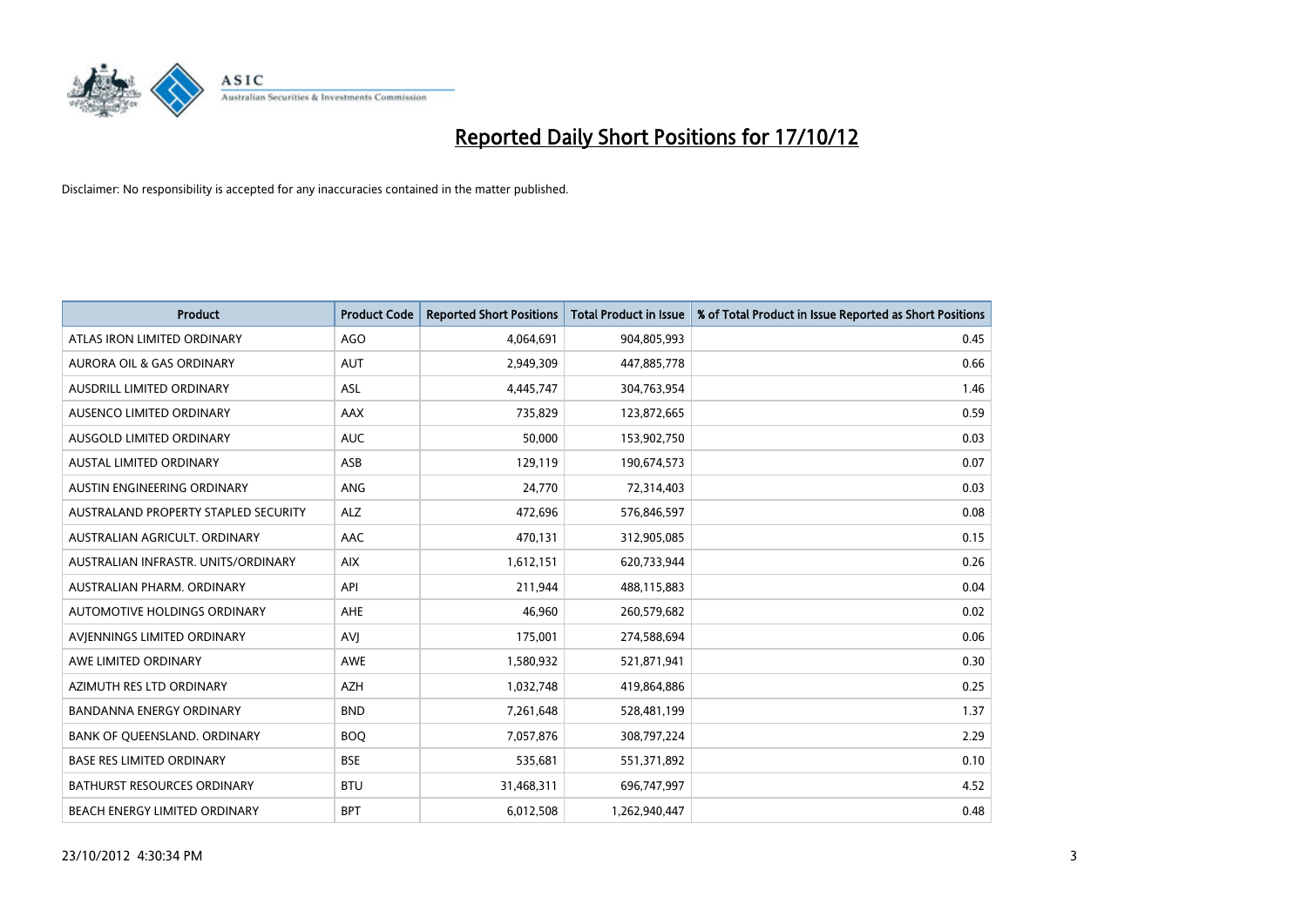

| <b>Product</b>                       | <b>Product Code</b> | <b>Reported Short Positions</b> | <b>Total Product in Issue</b> | % of Total Product in Issue Reported as Short Positions |
|--------------------------------------|---------------------|---------------------------------|-------------------------------|---------------------------------------------------------|
| BEADELL RESOURCE LTD ORDINARY        | <b>BDR</b>          | 7,432,289                       | 724,704,752                   | 1.03                                                    |
| BENDIGO AND ADELAIDE ORDINARY        | <b>BEN</b>          | 4,430,182                       | 402,272,536                   | 1.10                                                    |
| BERKELEY RESOURCES ORDINARY          | <b>BKY</b>          | 179,238                         | 179,393,273                   | 0.10                                                    |
| BHP BILLITON LIMITED ORDINARY        | <b>BHP</b>          | 8,279,635                       | 3,211,691,105                 | 0.26                                                    |
| <b>BILLABONG ORDINARY</b>            | <b>BBG</b>          | 7,813,001                       | 478,944,292                   | 1.63                                                    |
| <b>BIOTA HOLDINGS ORDINARY</b>       | <b>BTA</b>          | 1,252,289                       | 182,763,651                   | 0.69                                                    |
| <b>BLACKMORES LIMITED ORDINARY</b>   | <b>BKL</b>          | 1.001                           | 16,781,975                    | 0.01                                                    |
| <b>BLACKTHORN RESOURCES ORDINARY</b> | <b>BTR</b>          | 102,168                         | 164,285,950                   | 0.06                                                    |
| BLUESCOPE STEEL LTD ORDINARY         | <b>BSL</b>          | 6,504,131                       | 3,349,185,247                 | 0.19                                                    |
| <b>BOART LONGYEAR ORDINARY</b>       | <b>BLY</b>          | 4,928,188                       | 461,163,412                   | 1.07                                                    |
| BORAL LIMITED, ORDINARY              | <b>BLD</b>          | 25,579,654                      | 766,235,816                   | 3.34                                                    |
| <b>BRADKEN LIMITED ORDINARY</b>      | <b>BKN</b>          | 4,663,081                       | 169,240,662                   | 2.76                                                    |
| <b>BRAMBLES LIMITED ORDINARY</b>     | <b>BXB</b>          | 5,307,168                       | 1,555,216,411                 | 0.34                                                    |
| <b>BRICKWORKS LIMITED ORDINARY</b>   | <b>BKW</b>          | 50,466                          | 147,818,132                   | 0.03                                                    |
| BT INVESTMENT MNGMNT ORDINARY        | <b>BTT</b>          | 163,764                         | 267,906,977                   | 0.06                                                    |
| BUCCANEER ENERGY LTD ORDINARY        | <b>BCC</b>          | 500,000                         | 1,321,445,371                 | 0.04                                                    |
| <b>BURU ENERGY ORDINARY</b>          | <b>BRU</b>          | 10,090,436                      | 265,655,599                   | 3.80                                                    |
| <b>BWP TRUST ORDINARY UNITS</b>      | <b>BWP</b>          | 1,021,239                       | 533,645,790                   | 0.19                                                    |
| CABCHARGE AUSTRALIA ORDINARY         | CAB                 | 3,535,870                       | 120,430,683                   | 2.94                                                    |
| CALIBRE GROUP LTD ORDINARY           | <b>CGH</b>          | 252.799                         | 293,192,506                   | 0.09                                                    |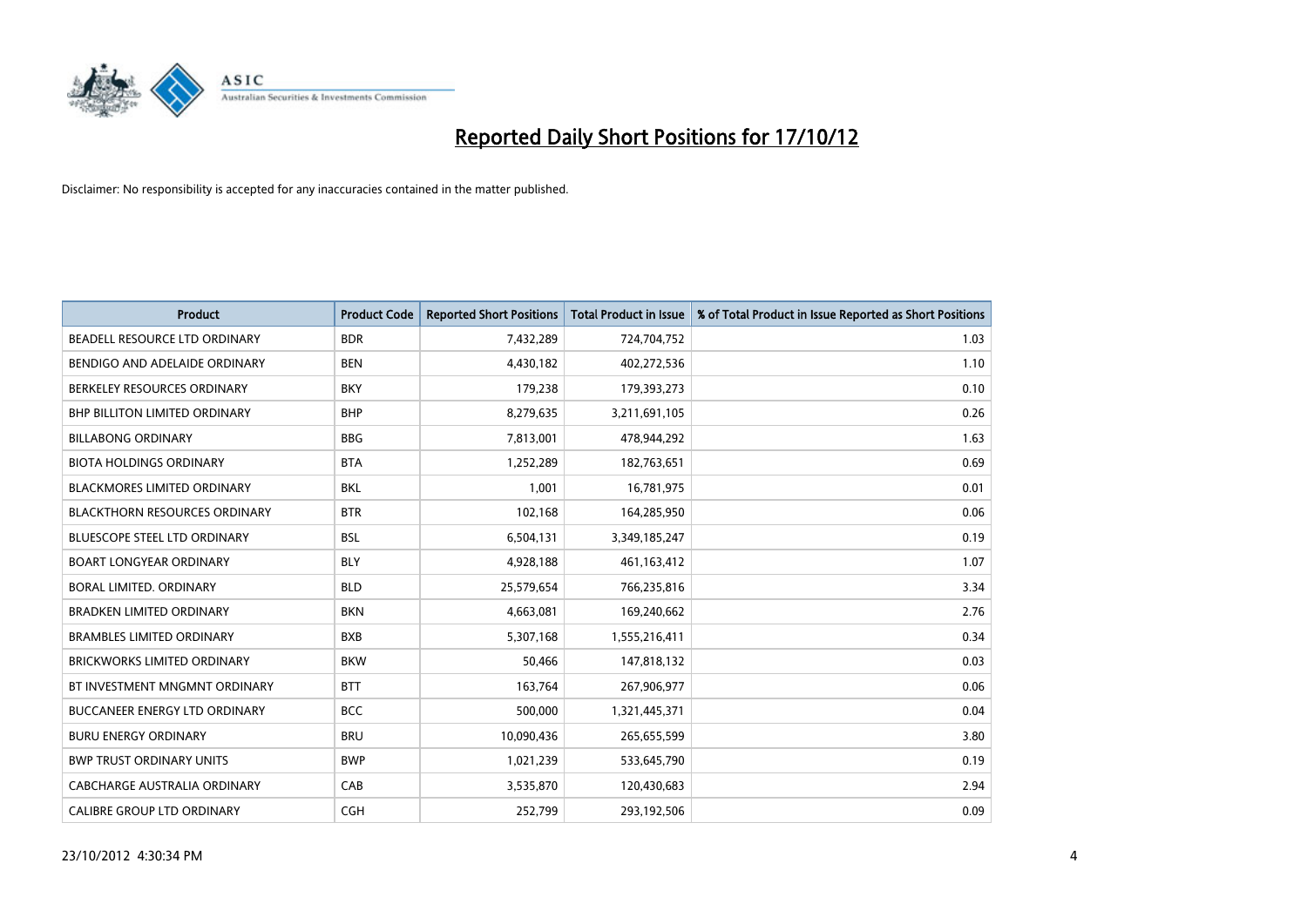

| <b>Product</b>                           | <b>Product Code</b> | <b>Reported Short Positions</b> | <b>Total Product in Issue</b> | % of Total Product in Issue Reported as Short Positions |
|------------------------------------------|---------------------|---------------------------------|-------------------------------|---------------------------------------------------------|
| CALTEX AUSTRALIA ORDINARY                | <b>CTX</b>          | 1,470,300                       | 270,000,000                   | 0.54                                                    |
| CAPE LAMBERT RES LTD ORDINARY            | <b>CFE</b>          | 454,093                         | 689,108,792                   | 0.07                                                    |
| CARABELLA RES LTD ORDINARY               | <b>CLR</b>          | 76,079                          | 133,642,797                   | 0.06                                                    |
| <b>CARBON ENERGY ORDINARY</b>            | <b>CNX</b>          | 48.071                          | 776,306,566                   | 0.01                                                    |
| <b>CARDNO LIMITED ORDINARY</b>           | <b>CDD</b>          | 2,314,130                       | 138,929,385                   | 1.67                                                    |
| <b>CARINDALE PROPERTY UNIT</b>           | <b>CDP</b>          | 11,146                          | 70,000,000                    | 0.02                                                    |
| CARNARVON PETROLEUM ORDINARY             | <b>CVN</b>          | 1,657,116                       | 797,569,646                   | 0.21                                                    |
| CARSALES.COM LTD ORDINARY                | <b>CRZ</b>          | 10,026,500                      | 235,162,628                   | 4.26                                                    |
| CENTRAL PETROLEUM ORDINARY               | <b>CTP</b>          | 1,184,464                       | 1,384,976,265                 | 0.09                                                    |
| CENTRO RETAIL AUST ORD/UNIT STAPLED SEC  | <b>CRF</b>          | 15,856,800                      | 1,427,391,696                 | 1.11                                                    |
| <b>CERAMIC FUEL CELLS ORDINARY</b>       | CFU                 | 275                             | 1,558,731,320                 | 0.00                                                    |
| CFS RETAIL TRUST GRP STAPLED SECURITIES  | <b>CFX</b>          | 25,705,967                      | 2,828,495,659                 | 0.91                                                    |
| CHALLENGER DIV.PRO. STAPLED UNITS        | <b>CDI</b>          | 11,536                          | 214,101,013                   | 0.01                                                    |
| <b>CHALLENGER INFRAST, STAPLED UNITS</b> | <b>CIF</b>          | 862,092                         | 316,223,785                   | 0.27                                                    |
| <b>CHALLENGER LIMITED ORDINARY</b>       | <b>CGF</b>          | 7,049,802                       | 544,652,710                   | 1.29                                                    |
| CHARTER HALL GROUP STAPLED US PROHIBIT.  | <b>CHC</b>          | 464,369                         | 298,684,347                   | 0.16                                                    |
| <b>CHARTER HALL RETAIL UNITS</b>         | <b>CQR</b>          | 2,399,279                       | 299,628,571                   | 0.80                                                    |
| <b>CHORUS LIMITED ORDINARY</b>           | <b>CNU</b>          | 646,746                         | 385,082,123                   | 0.17                                                    |
| <b>CLOUGH LIMITED ORDINARY</b>           | <b>CLO</b>          | 164,501                         | 773,989,006                   | 0.02                                                    |
| COAL OF AFRICA LTD ORDINARY              | <b>CZA</b>          | 89,653                          | 800,951,034                   | 0.01                                                    |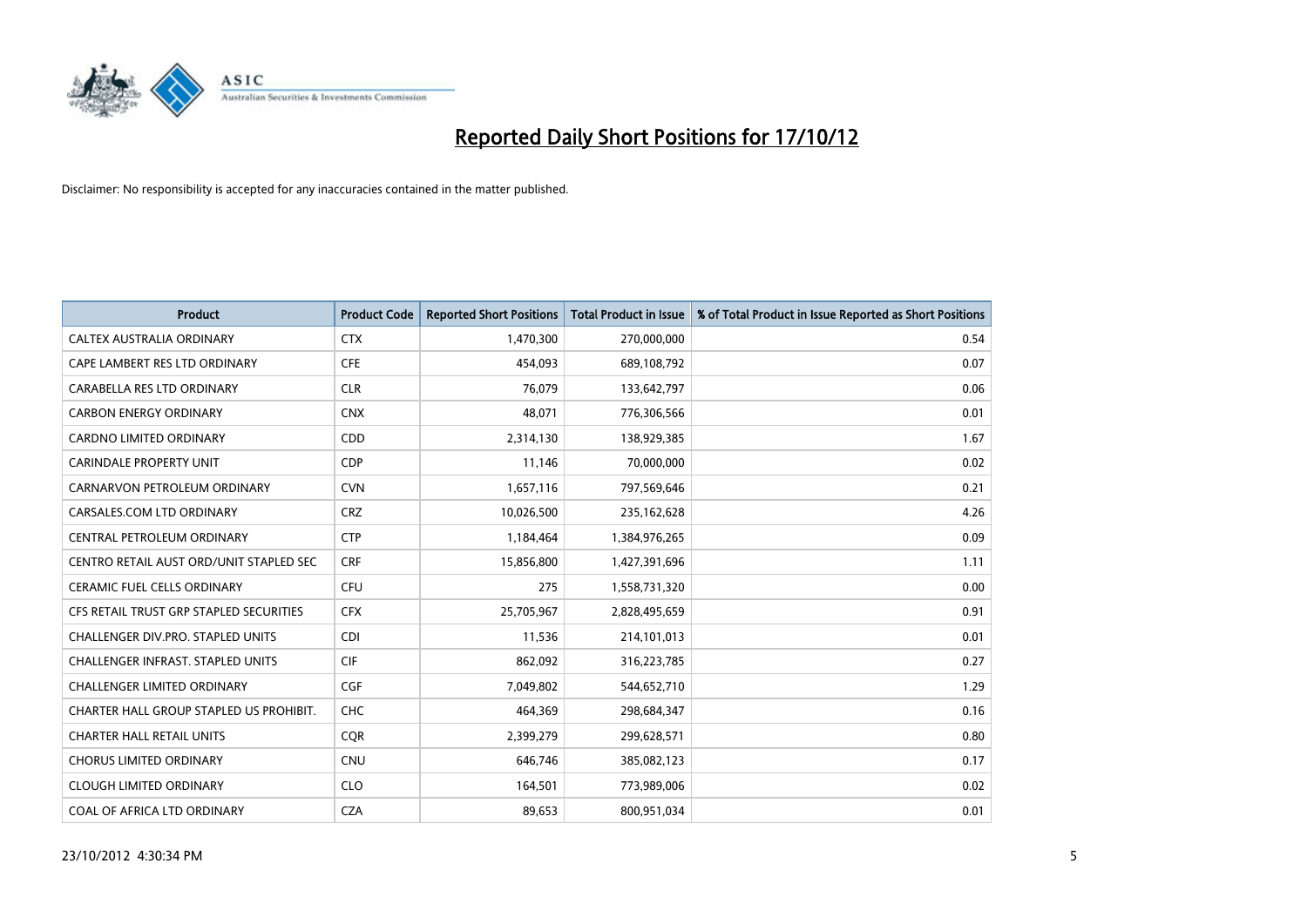

| <b>Product</b>                          | <b>Product Code</b> | <b>Reported Short Positions</b> | Total Product in Issue | % of Total Product in Issue Reported as Short Positions |
|-----------------------------------------|---------------------|---------------------------------|------------------------|---------------------------------------------------------|
| <b>COALSPUR MINES LTD ORDINARY</b>      | <b>CPL</b>          | 4,536,865                       | 620,729,899            | 0.73                                                    |
| COCA-COLA AMATIL ORDINARY               | <b>CCL</b>          | 3,714,390                       | 762,133,414            | 0.49                                                    |
| <b>COCHLEAR LIMITED ORDINARY</b>        | <b>COH</b>          | 4,080,625                       | 56,972,605             | 7.16                                                    |
| COCKATOO COAL ORDINARY                  | <b>COK</b>          | 3,634,989                       | 1,016,746,908          | 0.36                                                    |
| COMMONWEALTH BANK, ORDINARY             | <b>CBA</b>          | 12,873,420                      | 1,592,154,780          | 0.81                                                    |
| COMMONWEALTH PROP ORDINARY UNITS        | <b>CPA</b>          | 12,427,200                      | 2,347,003,413          | 0.53                                                    |
| <b>COMPASS RESOURCES ORDINARY</b>       | <b>CMR</b>          | 7,472                           | 1,403,744,100          | 0.00                                                    |
| <b>COMPUTERSHARE LTD ORDINARY</b>       | <b>CPU</b>          | 6,308,243                       | 555,664,059            | 1.14                                                    |
| CONSOLIDATED MEDIA. ORDINARY            | <b>CMI</b>          | 57,035                          | 561,834,996            | 0.01                                                    |
| CONTINENTAL COAL LTD ORDINARY           | <b>CCC</b>          | 983                             | 445,894,046            | 0.00                                                    |
| COOPER ENERGY LTD ORDINARY              | <b>COE</b>          | 318,291                         | 328,694,257            | 0.10                                                    |
| <b>CORP TRAVEL LIMITED ORDINARY</b>     | <b>CTD</b>          | 96,214                          | 74,971,020             | 0.13                                                    |
| <b>CREDIT CORP GROUP ORDINARY</b>       | <b>CCP</b>          | 38,885                          | 45,932,899             | 0.08                                                    |
| <b>CROMWELL PROP STAPLED SECURITIES</b> | <b>CMW</b>          | 86,381                          | 1,222,114,479          | 0.01                                                    |
| <b>CROWN LIMITED ORDINARY</b>           | <b>CWN</b>          | 2,525,814                       | 728,394,185            | 0.35                                                    |
| <b>CSG LIMITED ORDINARY</b>             | CSV                 | 566,809                         | 282,567,499            | 0.20                                                    |
| <b>CSL LIMITED ORDINARY</b>             | <b>CSL</b>          | 2,551,286                       | 502,463,783            | 0.51                                                    |
| <b>CSR LIMITED ORDINARY</b>             | <b>CSR</b>          | 36,720,849                      | 506,000,315            | 7.26                                                    |
| <b>CUDECO LIMITED ORDINARY</b>          | CDU                 | 1,701,377                       | 188,343,961            | 0.90                                                    |
| DART ENERGY LTD ORDINARY                | <b>DTE</b>          | 2.532.886                       | 812,740,406            | 0.31                                                    |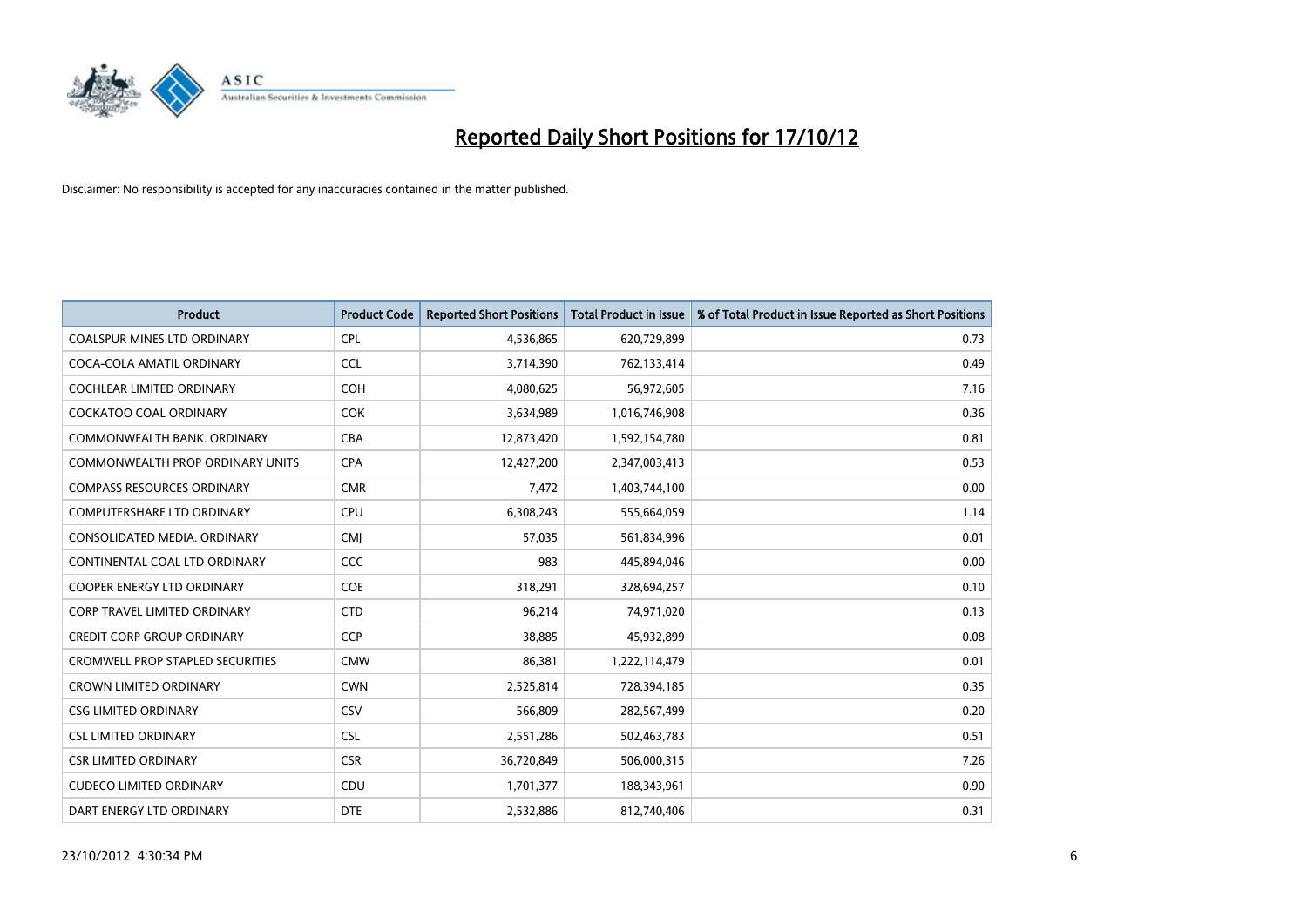

| <b>Product</b>                       | <b>Product Code</b> | <b>Reported Short Positions</b> | <b>Total Product in Issue</b> | % of Total Product in Issue Reported as Short Positions |
|--------------------------------------|---------------------|---------------------------------|-------------------------------|---------------------------------------------------------|
| DATA#3 LIMITED ORDINARY              | <b>DTL</b>          | 5,010                           | 153,974,950                   | 0.00                                                    |
| DAVID JONES LIMITED ORDINARY         | <b>DIS</b>          | 18,015,847                      | 528,655,600                   | 3.41                                                    |
| <b>DECMIL GROUP LIMITED ORDINARY</b> | <b>DCG</b>          | 220,093                         | 168,203,219                   | 0.13                                                    |
| DEXUS PROPERTY GROUP STAPLED UNITS   | <b>DXS</b>          | 9,310,014                       | 4,839,024,176                 | 0.19                                                    |
| DISCOVERY METALS LTD ORDINARY        | <b>DML</b>          | 3,386,177                       | 484,771,941                   | 0.70                                                    |
| DOMINO PIZZA ENTERPR ORDINARY        | <b>DMP</b>          | 366,869                         | 70,092,674                    | 0.52                                                    |
| DOWNER EDI LIMITED ORDINARY          | <b>DOW</b>          | 3,456,365                       | 429,100,296                   | 0.81                                                    |
| DRILLSEARCH ENERGY ORDINARY          | <b>DLS</b>          | 1,532,936                       | 386,468,803                   | 0.40                                                    |
| DUET GROUP STAPLED US PROHIBIT.      | <b>DUE</b>          | 1,150,424                       | 1,116,638,606                 | 0.10                                                    |
| DULUXGROUP LIMITED ORDINARY          | <b>DLX</b>          | 8,838,283                       | 368,984,902                   | 2.40                                                    |
| ECHO ENTERTAINMENT ORDINARY          | EGP                 | 14,873,424                      | 825,672,730                   | 1.80                                                    |
| <b>ELDERS LIMITED ORDINARY</b>       | <b>ELD</b>          | 16,826,312                      | 448,598,480                   | 3.75                                                    |
| ELEMENTAL MINERALS ORDINARY          | <b>ELM</b>          | 155,392                         | 243,614,280                   | 0.06                                                    |
| ELEMENTOS LIMITED ORDINARY           | <b>ELT</b>          | 16                              | 148,290,347                   | 0.00                                                    |
| <b>EMECO HOLDINGS ORDINARY</b>       | <b>EHL</b>          | 1,547,308                       | 627,358,365                   | 0.25                                                    |
| <b>ENDEAVOUR MIN CORP CDI 1:1</b>    | <b>EVR</b>          | 192,807                         | 124,063,901                   | 0.16                                                    |
| <b>ENERGY RESOURCES ORDINARY 'A'</b> | <b>ERA</b>          | 3,789,274                       | 517,725,062                   | 0.73                                                    |
| ENERGY WORLD CORPOR. ORDINARY        | <b>EWC</b>          | 18,295,540                      | 1,734,166,672                 | 1.06                                                    |
| <b>ENVESTRA LIMITED ORDINARY</b>     | <b>ENV</b>          | 9,926,909                       | 1,572,392,111                 | 0.63                                                    |
| EQUATORIAL RES LTD ORDINARY          | <b>EQX</b>          | 83.675                          | 117,235,353                   | 0.07                                                    |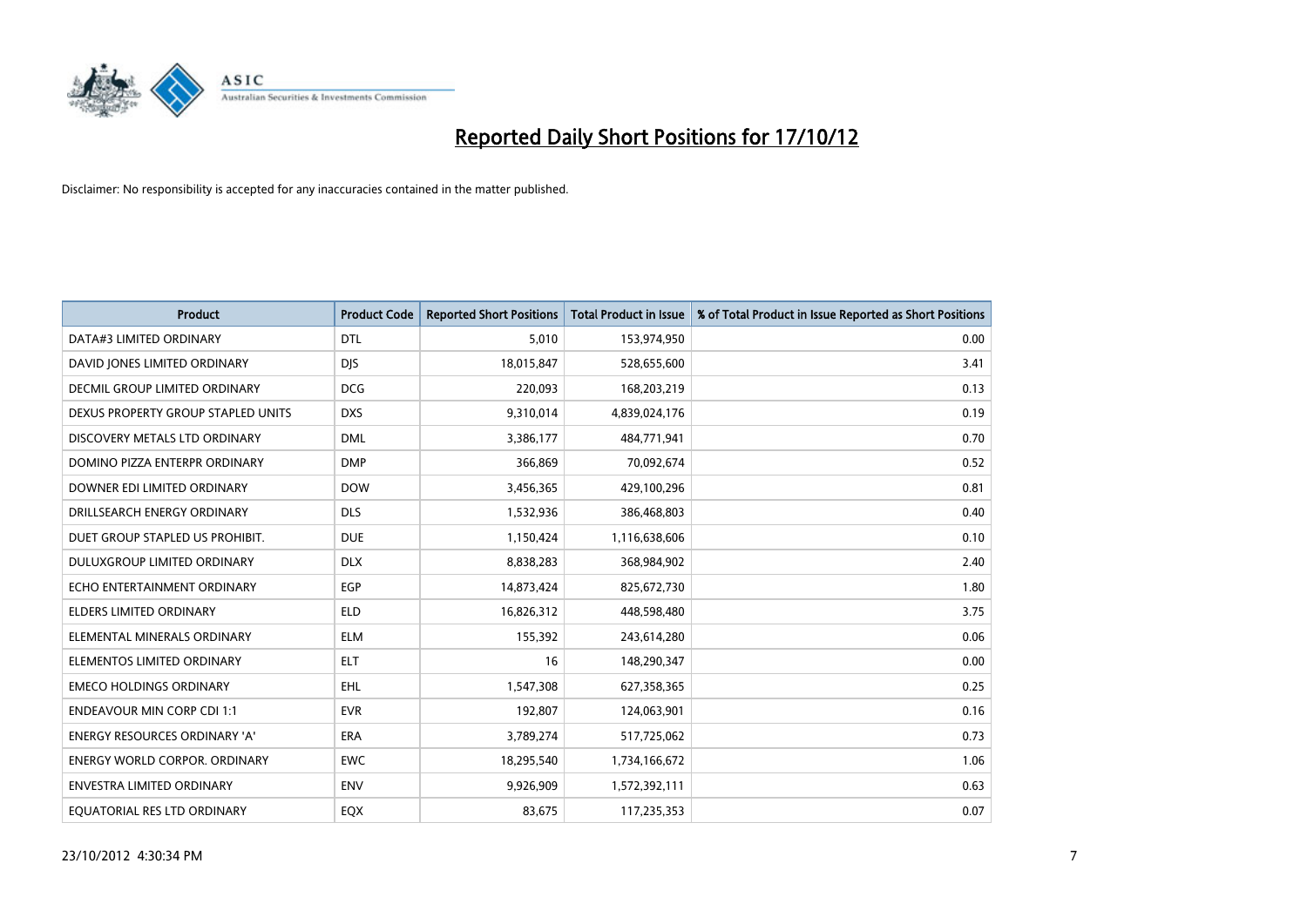

| <b>Product</b>                        | <b>Product Code</b> | <b>Reported Short Positions</b> | <b>Total Product in Issue</b> | % of Total Product in Issue Reported as Short Positions |
|---------------------------------------|---------------------|---------------------------------|-------------------------------|---------------------------------------------------------|
| EVOLUTION MINING LTD ORDINARY         | <b>EVN</b>          | 561,102                         | 707,605,713                   | 0.08                                                    |
| FAIRFAX MEDIA LTD ORDINARY            | <b>FXI</b>          | 322,139,005                     | 2,351,955,725                 | 13.70                                                   |
| FISHER & PAYKEL H. ORDINARY           | <b>FPH</b>          | 34,877                          | 538,095,634                   | 0.01                                                    |
| FKP PROPERTY GROUP STAPLED SECURITIES | <b>FKP</b>          | 46,695,051                      | 2,251,016,386                 | 2.07                                                    |
| FLEETWOOD CORP ORDINARY               | <b>FWD</b>          | 820,254                         | 59,781,187                    | 1.37                                                    |
| FLETCHER BUILDING ORDINARY            | <b>FBU</b>          | 8,515,586                       | 682,866,936                   | 1.25                                                    |
| FLEXIGROUP LIMITED ORDINARY           | <b>FXL</b>          | 176,346                         | 286,986,003                   | 0.06                                                    |
| <b>FLIGHT CENTRE ORDINARY</b>         | <b>FLT</b>          | 4,665,392                       | 100,149,257                   | 4.66                                                    |
| <b>FLINDERS MINES LTD ORDINARY</b>    | <b>FMS</b>          | 972,411                         | 1,821,300,404                 | 0.05                                                    |
| <b>FOCUS MINERALS LTD ORDINARY</b>    | <b>FML</b>          | 158,163                         | 4,320,773,701                 | 0.00                                                    |
| <b>FORGE GROUP LIMITED ORDINARY</b>   | FGE                 | 116,583                         | 86,169,014                    | 0.14                                                    |
| <b>FORTESCUE METALS GRP ORDINARY</b>  | <b>FMG</b>          | 168,234,852                     | 3,113,798,659                 | 5.40                                                    |
| <b>G.U.D. HOLDINGS ORDINARY</b>       | GUD                 | 1,023,669                       | 71,341,319                    | 1.43                                                    |
| <b>G8 EDUCATION LIMITED ORDINARY</b>  | GEM                 | 48.831                          | 236,093,926                   | 0.02                                                    |
| <b>GALAXY RESOURCES ORDINARY</b>      | GXY                 | 3,100,947                       | 506,359,341                   | 0.61                                                    |
| <b>GENETIC TECHNOLOGIES ORDINARY</b>  | <b>GTG</b>          | 1,364,100                       | 464,771,819                   | 0.29                                                    |
| <b>GEODYNAMICS LIMITED ORDINARY</b>   | GDY                 | 850                             | 406,452,608                   | 0.00                                                    |
| <b>GINDALBIE METALS LTD ORDINARY</b>  | <b>GBG</b>          | 38,102,930                      | 1,247,487,454                 | 3.05                                                    |
| <b>GLOBAL MINING ORDINARY</b>         | GMI                 | 170                             | 181,898,994                   | 0.00                                                    |
| <b>GOODMAN FIELDER, ORDINARY</b>      | <b>GFF</b>          | 12,498,033                      | 1,955,559,207                 | 0.64                                                    |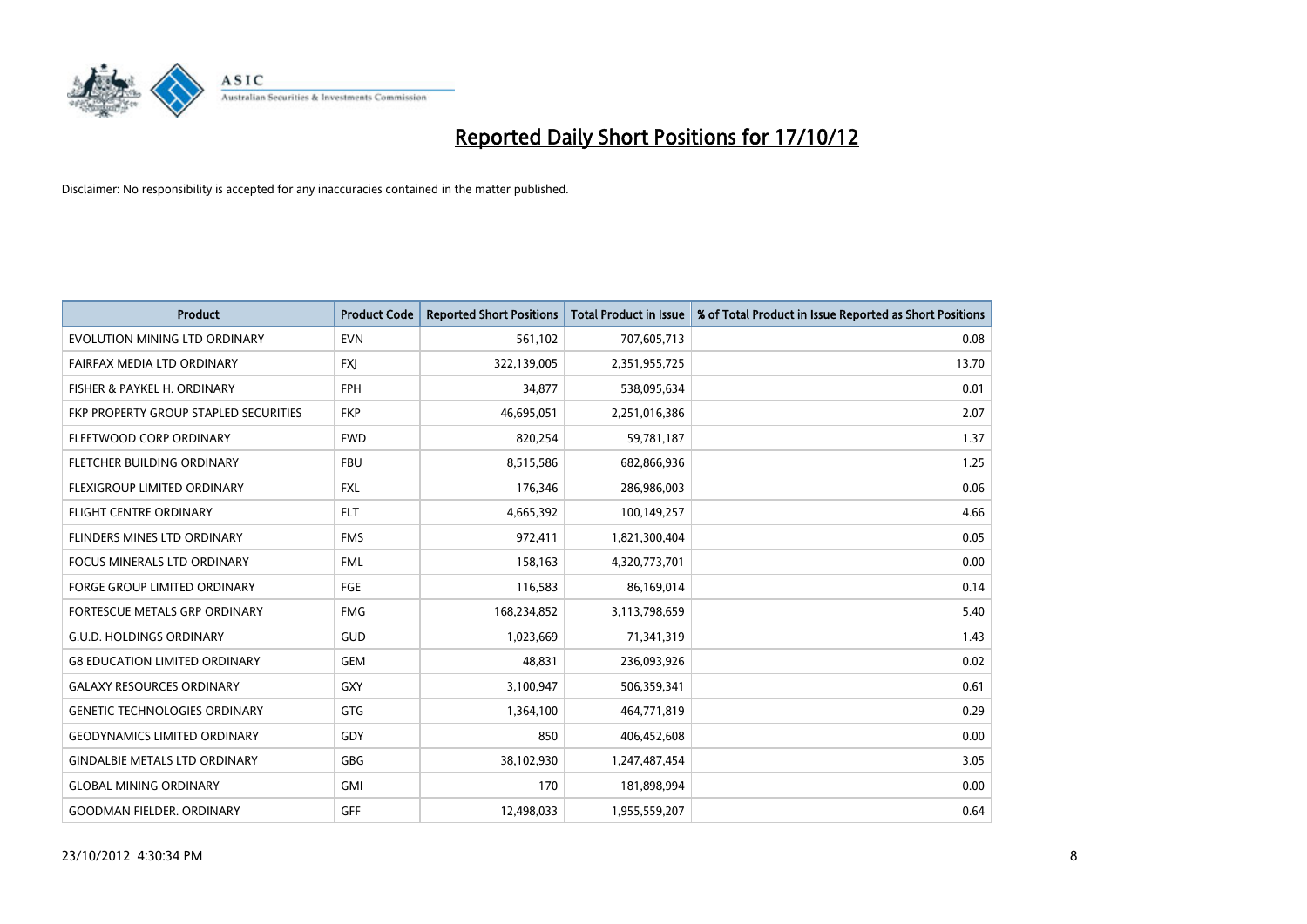

| <b>Product</b>                            | <b>Product Code</b> | <b>Reported Short Positions</b> | <b>Total Product in Issue</b> | % of Total Product in Issue Reported as Short Positions |
|-------------------------------------------|---------------------|---------------------------------|-------------------------------|---------------------------------------------------------|
| <b>GOODMAN GROUP STAPLED US PROHIBIT.</b> | <b>GMG</b>          | 10,261,616                      | 1,607,517,309                 | 0.64                                                    |
| <b>GPT GROUP STAPLED SEC.</b>             | <b>GPT</b>          | 6,118,252                       | 1,766,785,075                 | 0.35                                                    |
| <b>GRAINCORP LIMITED A CLASS ORDINARY</b> | <b>GNC</b>          | 2,417,957                       | 228,241,481                   | 1.06                                                    |
| <b>GRANGE RESOURCES. ORDINARY</b>         | <b>GRR</b>          | 2,187,194                       | 1,155,487,102                 | 0.19                                                    |
| <b>GREENLAND MIN EN LTD ORDINARY</b>      | GGG                 | 653.984                         | 464,654,388                   | 0.14                                                    |
| <b>GRYPHON MINERALS LTD ORDINARY</b>      | GRY                 | 8,674,173                       | 348,264,983                   | 2.49                                                    |
| <b>GUILDFORD COAL LTD ORDINARY</b>        | <b>GUF</b>          | 2,239,773                       | 521,046,899                   | 0.43                                                    |
| <b>GUIARAT NRE COAL LTD ORDINARY</b>      | <b>GNM</b>          | 8,100                           | 1,123,137,858                 | 0.00                                                    |
| <b>GUNNS LIMITED ORDINARY</b>             | <b>GNS</b>          | 51,485,830                      | 848,401,559                   | 6.07                                                    |
| <b>GWA GROUP LTD ORDINARY</b>             | <b>GWA</b>          | 3,547,247                       | 304,706,899                   | 1.16                                                    |
| HARVEY NORMAN ORDINARY                    | <b>HVN</b>          | 80,962,591                      | 1,062,316,784                 | 7.62                                                    |
| HASTIE GROUP LIMITED ORDINARY             | <b>HST</b>          | 120,718                         | 137,353,504                   | 0.09                                                    |
| HASTINGS DIVERSIFIED STAPLED SECURITY     | <b>HDF</b>          | 394,283                         | 560,324,158                   | 0.07                                                    |
| <b>HENDERSON GROUP CDI 1:1</b>            | <b>HGG</b>          | 738,863                         | 706,654,885                   | 0.10                                                    |
| HILLGROVE RES LTD ORDINARY                | <b>HGO</b>          | 3,071,219                       | 1,022,760,221                 | 0.30                                                    |
| HILLS HOLDINGS LTD ORDINARY               | <b>HIL</b>          | 1,704,440                       | 246,500,444                   | 0.69                                                    |
| HORIZON OIL LIMITED ORDINARY              | <b>HZN</b>          | 21,563,118                      | 1,130,811,515                 | 1.91                                                    |
| ICON ENERGY LIMITED ORDINARY              | <b>ICN</b>          | 72                              | 469,301,394                   | 0.00                                                    |
| <b>ILUKA RESOURCES ORDINARY</b>           | ILU                 | 18,751,739                      | 418,700,517                   | 4.48                                                    |
| <b>IMDEX LIMITED ORDINARY</b>             | <b>IMD</b>          | 1,031,099                       | 208,235,426                   | 0.50                                                    |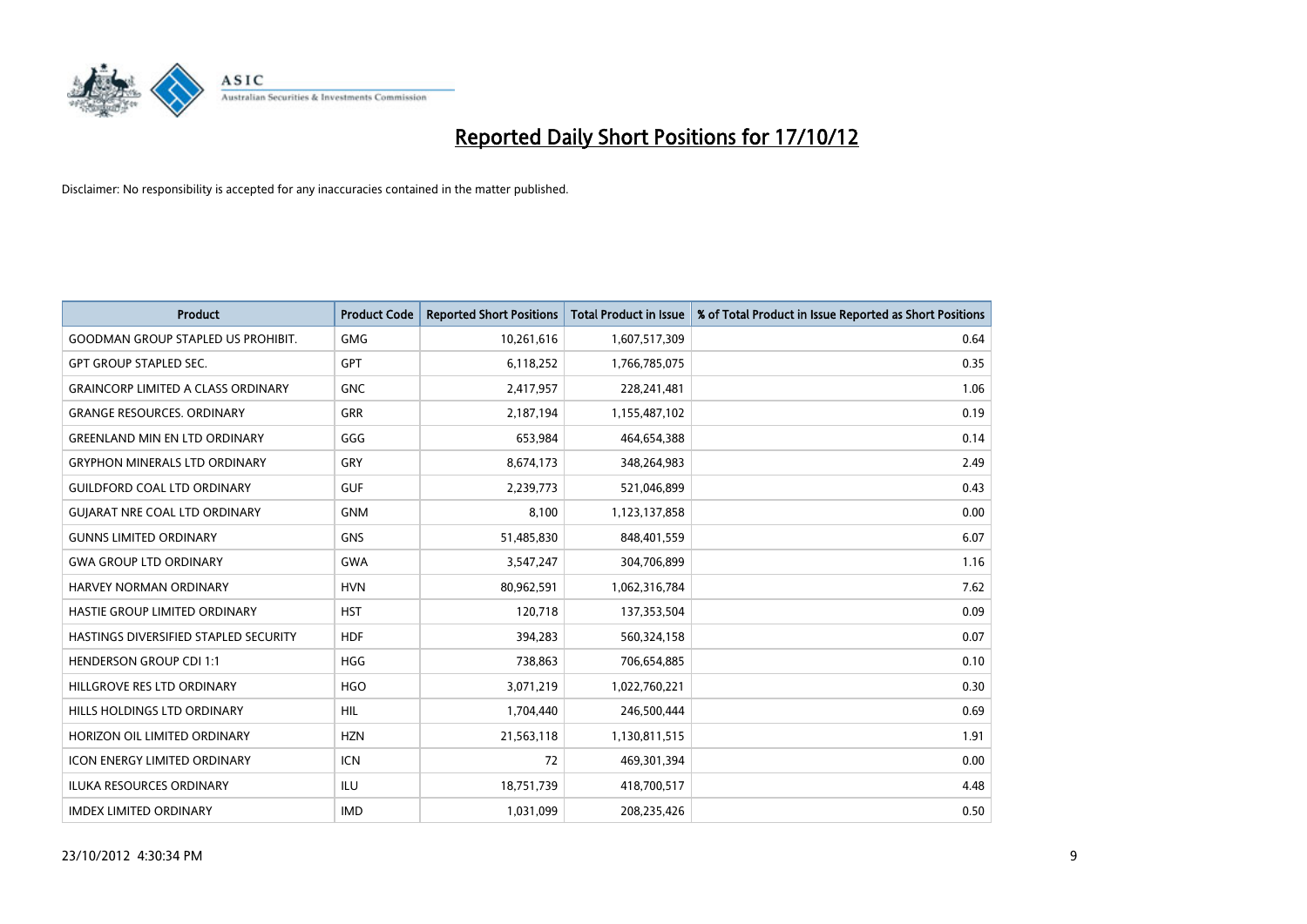

| <b>Product</b>                                  | <b>Product Code</b> | <b>Reported Short Positions</b> | <b>Total Product in Issue</b> | % of Total Product in Issue Reported as Short Positions |
|-------------------------------------------------|---------------------|---------------------------------|-------------------------------|---------------------------------------------------------|
| <b>INCITEC PIVOT ORDINARY</b>                   | IPL                 | 8,895,188                       | 1,628,730,107                 | 0.55                                                    |
| INDEPENDENCE GROUP ORDINARY                     | <b>IGO</b>          | 6,010,510                       | 232,882,535                   | 2.58                                                    |
| <b>INDOPHIL RESOURCES ORDINARY</b>              | <b>IRN</b>          | 554,325                         | 1,203,146,194                 | 0.05                                                    |
| <b>INDUSTREA LIMITED ORDINARY</b>               | <b>IDL</b>          | 2,472,724                       | 370,268,218                   | 0.67                                                    |
| <b>INFIGEN ENERGY STAPLED SECURITIES</b>        | <b>IFN</b>          | 441,418                         | 762,265,972                   | 0.06                                                    |
| <b>INSURANCE AUSTRALIA ORDINARY</b>             | IAG                 | 3,957,137                       | 2,079,034,021                 | 0.19                                                    |
| <b>INTEGRA MINING LTD, ORDINARY</b>             | <b>IGR</b>          | 1,441,835                       | 934,440,899                   | 0.15                                                    |
| <b>INTREPID MINES ORDINARY</b>                  | <b>IAU</b>          | 5,154,587                       | 553,751,671                   | 0.93                                                    |
| <b>INVESTA OFFICE FUND STAPLED SECURITIES</b>   | <b>IOF</b>          | 2,148,732                       | 614,047,458                   | 0.35                                                    |
| <b>INVOCARE LIMITED ORDINARY</b>                | <b>IVC</b>          | 668,810                         | 110,030,298                   | 0.61                                                    |
| <b>IOOF HOLDINGS LTD ORDINARY</b>               | IFL                 | 1,139,381                       | 229,794,395                   | 0.50                                                    |
| <b>IRESS LIMITED ORDINARY</b>                   | <b>IRE</b>          | 709,746                         | 128,620,231                   | 0.55                                                    |
| ISHARES MID-CAP ETF CDI 1:1                     | <b>IIH</b>          | 722                             | 57,450,000                    | 0.00                                                    |
| ISHARES S&P ASIA 50 CDI 1:1                     | <b>IAA</b>          | 4,629                           | 1,700,000                     | 0.27                                                    |
| <b>IVANHOE AUSTRALIA ORDINARY</b>               | <b>IVA</b>          | 1,792,331                       | 555,583,643                   | 0.32                                                    |
| <b>JAMES HARDIE INDUST CHESS DEPOSITARY INT</b> | <b>IHX</b>          | 9,418,411                       | 439,580,130                   | 2.14                                                    |
| <b>JB HI-FI LIMITED ORDINARY</b>                | <b>IBH</b>          | 17,538,231                      | 98,850,643                    | 17.74                                                   |
| <b>KAGARA LTD ORDINARY</b>                      | KZL                 | 1,332,662                       | 798,953,117                   | 0.17                                                    |
| KANGAROO RES LTD ORDINARY                       | <b>KRL</b>          | 191,687                         | 3,434,430,012                 | 0.01                                                    |
| KAROON GAS AUSTRALIA ORDINARY                   | <b>KAR</b>          | 571,971                         | 221,420,769                   | 0.26                                                    |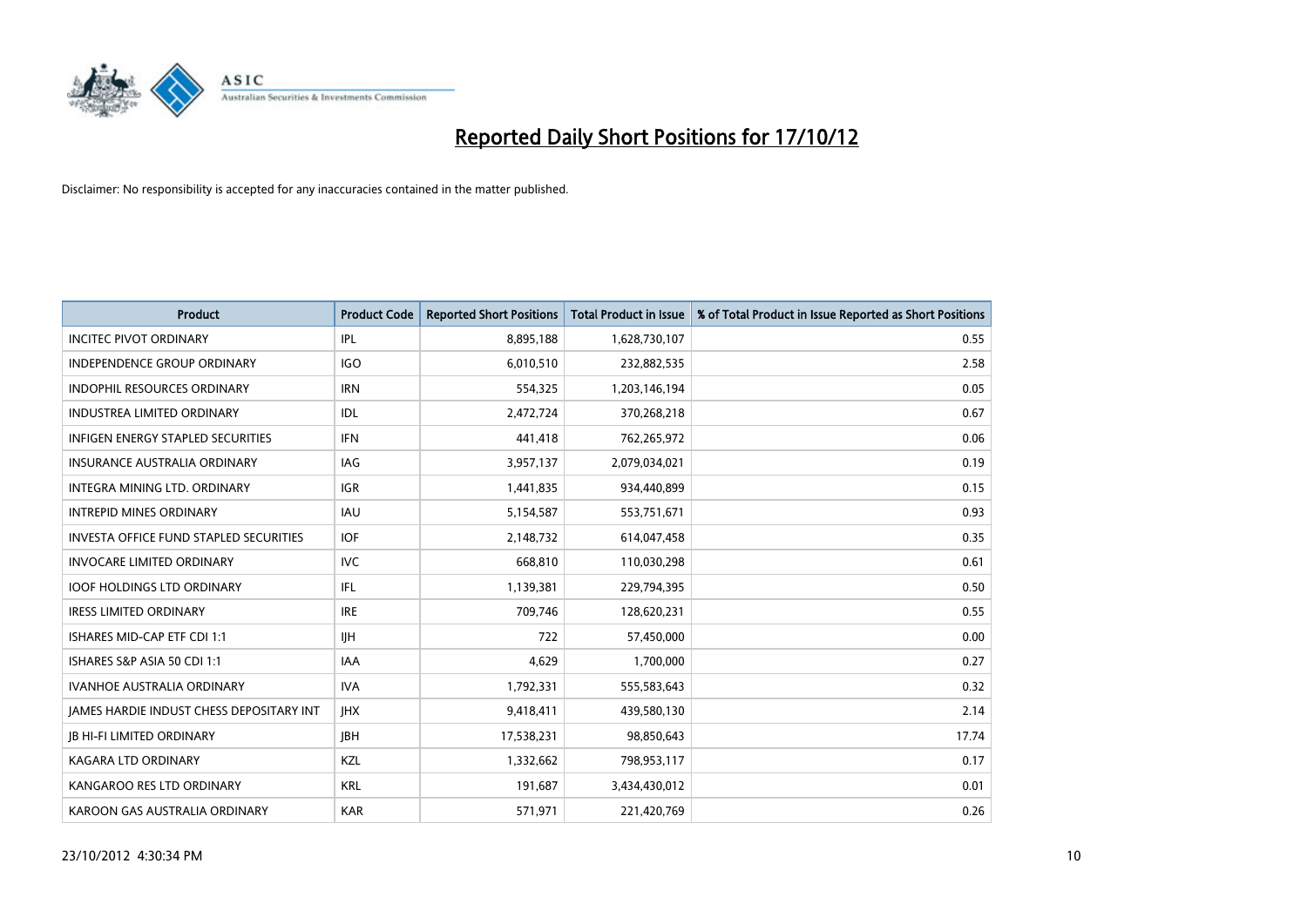

| <b>Product</b>                        | <b>Product Code</b> | <b>Reported Short Positions</b> | <b>Total Product in Issue</b> | % of Total Product in Issue Reported as Short Positions |
|---------------------------------------|---------------------|---------------------------------|-------------------------------|---------------------------------------------------------|
| KATHMANDU HOLD LTD ORDINARY           | <b>KMD</b>          | 686.032                         | 200,165,940                   | 0.34                                                    |
| <b>KENTOR GOLD LIMITED ORDINARY</b>   | KGL                 | 275                             | 140,040,563                   | 0.00                                                    |
| KINGSGATE CONSOLID. ORDINARY          | <b>KCN</b>          | 5,828,589                       | 151,744,838                   | 3.84                                                    |
| KINGSROSE MINING LTD ORDINARY         | <b>KRM</b>          | 9,231                           | 289,893,617                   | 0.00                                                    |
| LEIGHTON HOLDINGS ORDINARY            | LEI                 | 8,786,493                       | 337,088,765                   | 2.61                                                    |
| LEND LEASE GROUP UNIT/ORD STAPLED     | <b>LLC</b>          | 3,826,000                       | 574,351,883                   | 0.67                                                    |
| LINC ENERGY LTD ORDINARY              | <b>LNC</b>          | 12,624,932                      | 504,487,631                   | 2.50                                                    |
| LIQUEFIED NATURAL ORDINARY            | <b>LNG</b>          | 272,800                         | 267,699,015                   | 0.10                                                    |
| <b>LYNAS CORPORATION ORDINARY</b>     | <b>LYC</b>          | 160,071,407                     | 1,716,159,363                 | 9.33                                                    |
| M2 TELECOMMUNICATION ORDINARY         | <b>MTU</b>          | 1,590,152                       | 156,946,954                   | 1.01                                                    |
| MACA LIMITED ORDINARY                 | <b>MLD</b>          | 36,032                          | 150,000,000                   | 0.02                                                    |
| <b>MACMAHON HOLDINGS ORDINARY</b>     | <b>MAH</b>          | 6,077,793                       | 741,316,038                   | 0.82                                                    |
| MACQ ATLAS ROADS GRP ORDINARY STAPLED | <b>MQA</b>          | 628,488                         | 478,531,436                   | 0.13                                                    |
| MACQUARIE GROUP LTD ORDINARY          | <b>MOG</b>          | 3,879,333                       | 339,207,464                   | 1.14                                                    |
| MAGELLAN FIN GRP LTD ORDINARY         | <b>MFG</b>          | 1,144                           | 152,558,341                   | 0.00                                                    |
| MARENGO MINING ORDINARY               | <b>MGO</b>          | 39,850                          | 1,137,720,551                 | 0.00                                                    |
| <b>MATRIX C &amp; E LTD ORDINARY</b>  | <b>MCE</b>          | 3,527,251                       | 94,555,428                    | 3.73                                                    |
| MAVERICK DRILLING ORDINARY            | <b>MAD</b>          | 1,030,534                       | 452,726,751                   | 0.23                                                    |
| MAYNE PHARMA LTD ORDINARY             | <b>MYX</b>          | 31,488                          | 225,893,868                   | 0.01                                                    |
| MCMILLAN SHAKESPEARE ORDINARY         | <b>MMS</b>          | 23,064                          | 74,523,965                    | 0.03                                                    |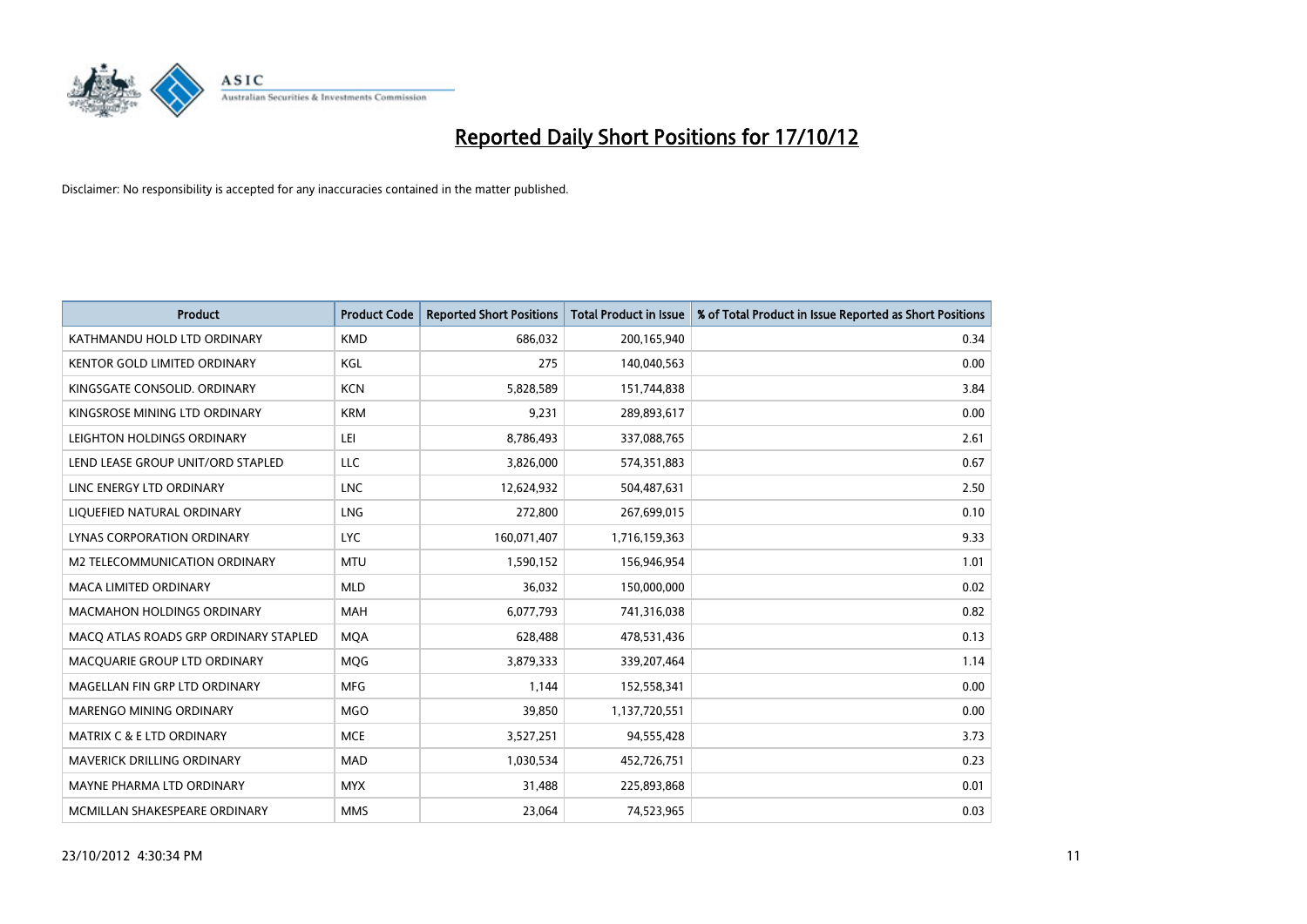

| <b>Product</b>                     | <b>Product Code</b> | <b>Reported Short Positions</b> | <b>Total Product in Issue</b> | % of Total Product in Issue Reported as Short Positions |
|------------------------------------|---------------------|---------------------------------|-------------------------------|---------------------------------------------------------|
| MEDUSA MINING LTD ORDINARY         | <b>MML</b>          | 1,364,771                       | 188,903,911                   | 0.72                                                    |
| MEO AUSTRALIA LTD ORDINARY         | <b>MEO</b>          | 1,835,055                       | 539,913,260                   | 0.34                                                    |
| <b>MERMAID MARINE ORDINARY</b>     | <b>MRM</b>          | 743,513                         | 223,551,342                   | 0.33                                                    |
| MESOBLAST LIMITED ORDINARY         | <b>MSB</b>          | 17,550,692                      | 284,478,361                   | 6.17                                                    |
| METALS X LIMITED ORDINARY          | <b>MLX</b>          | 441,112                         | 1,316,663,257                 | 0.03                                                    |
| METCASH LIMITED ORDINARY           | <b>MTS</b>          | 30,954,614                      | 880,704,786                   | 3.51                                                    |
| MICLYN EXP OFFSHR ORDINARY         | <b>MIO</b>          | 103.905                         | 278,639,188                   | 0.04                                                    |
| MILTON CORPORATION ORDINARY        | <b>MLT</b>          | 12,800                          | 121,625,655                   | 0.01                                                    |
| MINCOR RESOURCES NL ORDINARY       | <b>MCR</b>          | 1,378,454                       | 188,208,274                   | 0.73                                                    |
| MINERAL DEPOSITS ORDINARY          | <b>MDL</b>          | 259,884                         | 83,538,786                    | 0.31                                                    |
| MINERAL RESOURCES. ORDINARY        | <b>MIN</b>          | 2,984,962                       | 185,006,018                   | 1.61                                                    |
| MIRABELA NICKEL LTD ORDINARY       | <b>MBN</b>          | 8,810,076                       | 876,582,736                   | 1.01                                                    |
| MIRVAC GROUP STAPLED SECURITIES    | <b>MGR</b>          | 24,366,602                      | 3,425,587,451                 | 0.71                                                    |
| MOLOPO ENERGY LTD ORDINARY         | <b>MPO</b>          | 541,457                         | 245,849,711                   | 0.22                                                    |
| <b>MONADELPHOUS GROUP ORDINARY</b> | <b>MND</b>          | 4,765,424                       | 90,663,543                    | 5.26                                                    |
| MORTGAGE CHOICE LTD ORDINARY       | <b>MOC</b>          | 2,346,142                       | 122,819,572                   | 1.91                                                    |
| <b>MOUNT GIBSON IRON ORDINARY</b>  | <b>MGX</b>          | 961,333                         | 1,085,728,430                 | 0.09                                                    |
| MURCHISON METALS LTD ORDINARY      | <b>MMX</b>          | 222,217                         | 450,427,346                   | 0.05                                                    |
| <b>MYER HOLDINGS LTD ORDINARY</b>  | <b>MYR</b>          | 59,290,682                      | 583,384,551                   | 10.16                                                   |
| <b>MYSTATE LIMITED ORDINARY</b>    | <b>MYS</b>          | 20.991                          | 87,012,663                    | 0.02                                                    |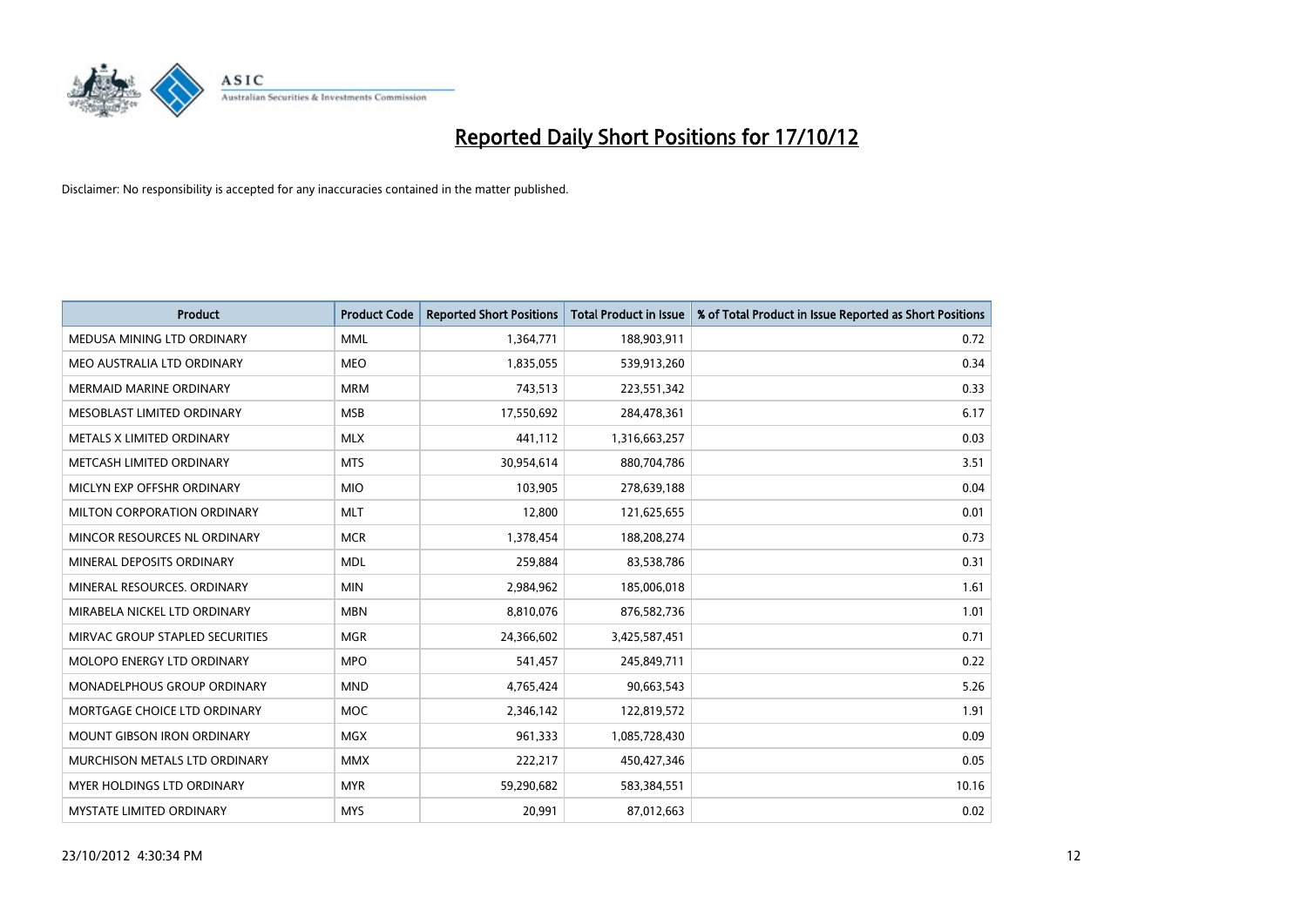

| <b>Product</b>                        | <b>Product Code</b> | <b>Reported Short Positions</b> | <b>Total Product in Issue</b> | % of Total Product in Issue Reported as Short Positions |
|---------------------------------------|---------------------|---------------------------------|-------------------------------|---------------------------------------------------------|
| NATIONAL AUST, BANK ORDINARY          | <b>NAB</b>          | 14,501,984                      | 2,297,237,138                 | 0.63                                                    |
| NAVITAS LIMITED ORDINARY              | <b>NVT</b>          | 6,737,102                       | 375,367,918                   | 1.79                                                    |
| NEON ENERGY LIMITED ORDINARY          | <b>NEN</b>          | 5,974,146                       | 509,439,518                   | 1.17                                                    |
| NEW HOPE CORPORATION ORDINARY         | <b>NHC</b>          | 2,184,560                       | 830,526,815                   | 0.26                                                    |
| NEW STANDARD ENERGY ORDINARY          | <b>NSE</b>          | 39.803                          | 305,331,847                   | 0.01                                                    |
| NEWCREST MINING ORDINARY              | <b>NCM</b>          | 2,067,695                       | 765,000,000                   | 0.27                                                    |
| NEWS CORP A NON-VOTING CDI            | <b>NWSLV</b>        | 2,650,858                       | 1,551,515,623                 | 0.17                                                    |
| NEWS CORP B VOTING CDI                | <b>NWS</b>          | 1,488,134                       | 798,520,953                   | 0.19                                                    |
| NEWSAT LIMITED ORDINARY               | <b>NWT</b>          | 70,000                          | 233,052,157                   | 0.03                                                    |
| NEXTDC LIMITED ORDINARY               | <b>NXT</b>          | 665,998                         | 150,602,388                   | 0.44                                                    |
| NEXUS ENERGY LIMITED ORDINARY         | <b>NXS</b>          | 1,950,366                       | 1,329,821,159                 | 0.15                                                    |
| NIDO PETROLEUM ORDINARY               | <b>NDO</b>          | 105,313                         | 1,390,829,818                 | 0.01                                                    |
| NOBLE MINERAL RES ORDINARY            | <b>NMG</b>          | 3,671,345                       | 655,522,952                   | 0.56                                                    |
| NORFOLK GROUP ORDINARY                | <b>NFK</b>          | 350                             | 158,890,730                   | 0.00                                                    |
| NORTHERN IRON LTD ORDINARY            | <b>NFE</b>          | 4,336,432                       | 475,971,207                   | 0.91                                                    |
| NORTHERN STAR ORDINARY                | <b>NST</b>          | 30,000                          | 423,968,168                   | 0.01                                                    |
| NRW HOLDINGS LIMITED ORDINARY         | <b>NWH</b>          | 1,855,825                       | 278,888,011                   | 0.67                                                    |
| NUFARM LIMITED ORDINARY               | <b>NUF</b>          | 2,573,690                       | 262,662,626                   | 0.98                                                    |
| OAKTON LIMITED ORDINARY               | <b>OKN</b>          | 148,714                         | 91,721,874                    | 0.16                                                    |
| OCEANAGOLD CORP. CHESS DEPOSITARY INT | <b>OGC</b>          | 235.446                         | 263,278,752                   | 0.09                                                    |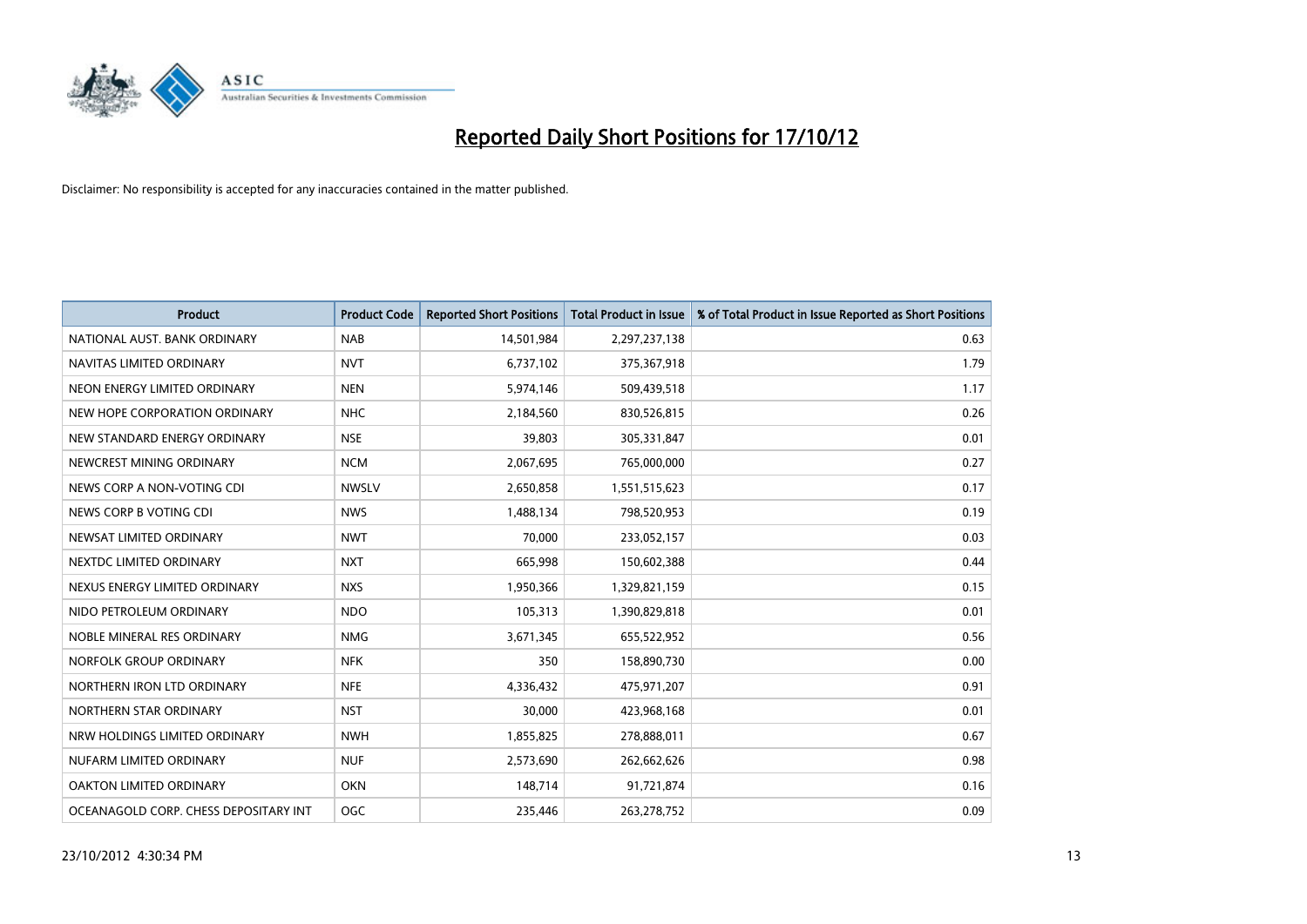

| <b>Product</b>               | <b>Product Code</b> | <b>Reported Short Positions</b> | <b>Total Product in Issue</b> | % of Total Product in Issue Reported as Short Positions |
|------------------------------|---------------------|---------------------------------|-------------------------------|---------------------------------------------------------|
| OIL SEARCH LTD ORDINARY      | OSH                 | 2,663,990                       | 1,334,756,742                 | 0.20                                                    |
| OM HOLDINGS LIMITED ORDINARY | <b>OMH</b>          | 2,312,108                       | 673,423,337                   | 0.34                                                    |
| ORICA LIMITED ORDINARY       | ORI                 | 2,190,954                       | 365,642,802                   | 0.60                                                    |
| ORIGIN ENERGY ORDINARY       | <b>ORG</b>          | 8,438,726                       | 1,093,608,829                 | 0.77                                                    |
| OROCOBRE LIMITED ORDINARY    | <b>ORE</b>          | 243,743                         | 103,195,029                   | 0.24                                                    |
| OROTONGROUP LIMITED ORDINARY | ORL                 | 186,258                         | 40,880,902                    | 0.46                                                    |
| OZ MINERALS ORDINARY         | OZL                 | 3,311,569                       | 303,470,022                   | 1.09                                                    |
| PACIFIC BRANDS ORDINARY      | PBG                 | 6,281,469                       | 912,915,695                   | 0.69                                                    |
| PALADIN ENERGY LTD ORDINARY  | <b>PDN</b>          | 62,296,958                      | 836,825,651                   | 7.44                                                    |
| PANAUST LIMITED ORDINARY     | PNA                 | 2,950,611                       | 605,443,685                   | 0.49                                                    |
| PANCONTINENTAL OIL ORDINARY  | <b>PCL</b>          | 119,371                         | 1,148,744,096                 | 0.01                                                    |
| PANORAMIC RESOURCES ORDINARY | PAN                 | 1,444,828                       | 255,681,195                   | 0.57                                                    |
| PAPERLINX LIMITED ORDINARY   | <b>PPX</b>          | 67,945                          | 609,280,761                   | 0.01                                                    |
| PAPILLON RES LTD ORDINARY    | <b>PIR</b>          | 3,398,146                       | 248,800,149                   | 1.37                                                    |
| PEET LIMITED ORDINARY        | <b>PPC</b>          | 2,497,596                       | 321,013,141                   | 0.78                                                    |
| PERILYA LIMITED ORDINARY     | PEM                 | 24,736                          | 769,316,426                   | 0.00                                                    |
| PERPETUAL LIMITED ORDINARY   | PPT                 | 1,372,363                       | 41,980,678                    | 3.27                                                    |
| PERSEUS MINING LTD ORDINARY  | PRU                 | 3,671,709                       | 457,962,088                   | 0.80                                                    |
| PHARMAXIS LTD ORDINARY       | <b>PXS</b>          | 945,130                         | 307,888,389                   | 0.31                                                    |
| PLATINUM ASSET ORDINARY      | <b>PTM</b>          | 4,321,638                       | 561,347,878                   | 0.77                                                    |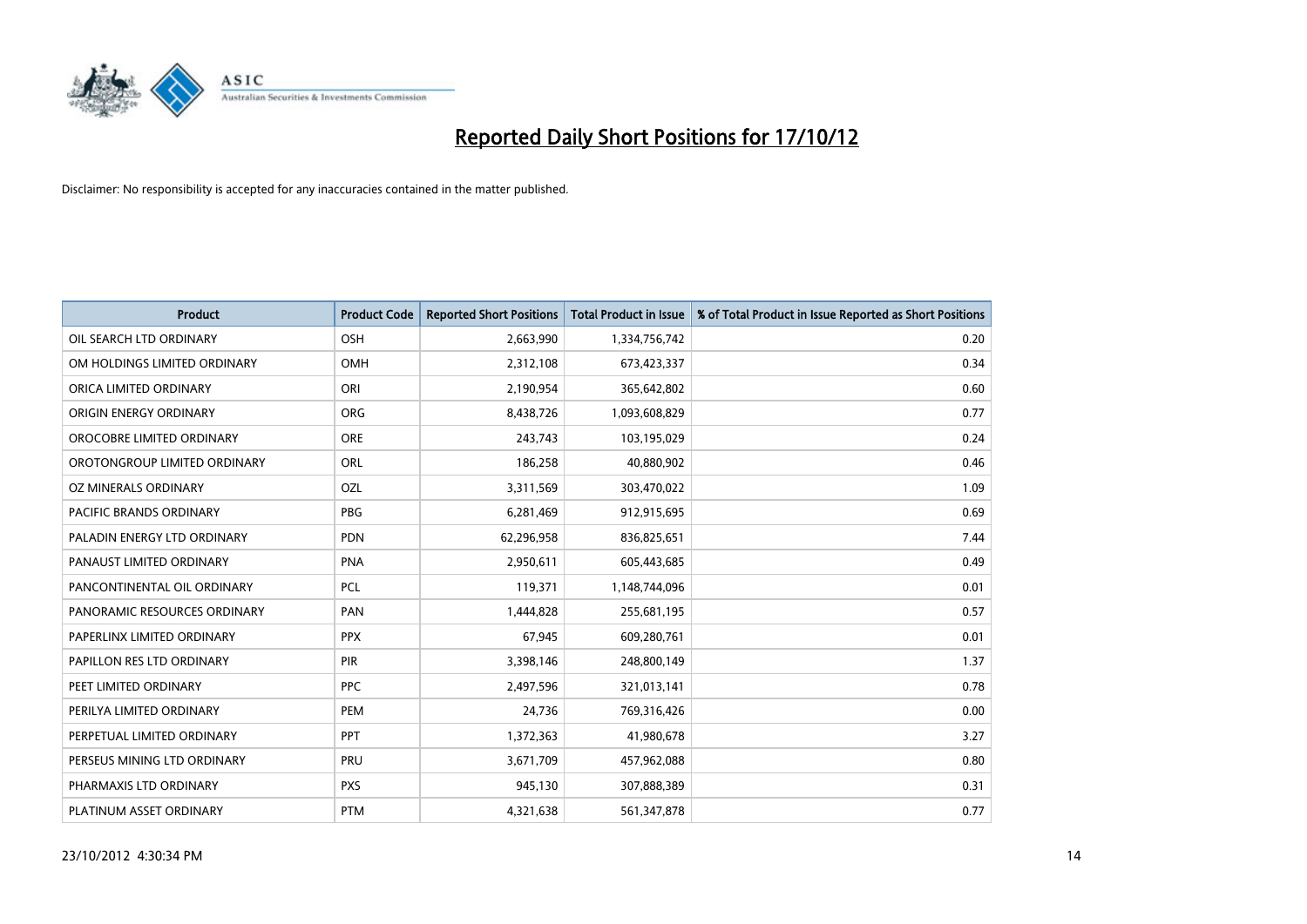

| <b>Product</b>                      | <b>Product Code</b> | <b>Reported Short Positions</b> | <b>Total Product in Issue</b> | % of Total Product in Issue Reported as Short Positions |
|-------------------------------------|---------------------|---------------------------------|-------------------------------|---------------------------------------------------------|
| PLATINUM AUSTRALIA ORDINARY         | <b>PLA</b>          | 836,127                         | 504,968,043                   | 0.17                                                    |
| PMI GOLD CORP CDI 1:1               | <b>PVM</b>          | 62,629                          | 75,645,355                    | 0.08                                                    |
| PMP LIMITED ORDINARY                | <b>PMP</b>          | 118,918                         | 323,781,124                   | 0.04                                                    |
| PRANA BIOTECHNOLOGY ORDINARY        | PBT                 | 47,000                          | 340,689,928                   | 0.01                                                    |
| PREMIER INVESTMENTS ORDINARY        | <b>PMV</b>          | 119,540                         | 155,260,478                   | 0.08                                                    |
| PRIMA BIOMED LTD ORDINARY           | <b>PRR</b>          | 300,000                         | 1,066,063,388                 | 0.03                                                    |
| PRIMARY HEALTH CARE ORDINARY        | <b>PRY</b>          | 21,997,350                      | 502,983,554                   | 4.37                                                    |
| PRIMEAG AUSTRALIA ORDINARY          | PAG                 |                                 | 266,394,444                   | 0.00                                                    |
| PROGRAMMED ORDINARY                 | <b>PRG</b>          | 220,000                         | 118,175,280                   | 0.19                                                    |
| OANTAS AIRWAYS ORDINARY             | QAN                 | 19,411,919                      | 2,265,123,620                 | 0.86                                                    |
| <b>OBE INSURANCE GROUP ORDINARY</b> | <b>OBE</b>          | 56,073,918                      | 1,196,747,582                 | 4.69                                                    |
| OR NATIONAL LIMITED ORDINARY        | <b>ORN</b>          | 6,805,024                       | 2,426,618,941                 | 0.28                                                    |
| ORXPHARMA LTD ORDINARY              | <b>QRX</b>          | 66                              | 144,577,206                   | 0.00                                                    |
| <b>QUBE LOGISTICS HLDG ORDINARY</b> | QUB                 | 6,561,701                       | 921,407,185                   | 0.71                                                    |
| RAMELIUS RESOURCES ORDINARY         | <b>RMS</b>          | 2,600,918                       | 336,256,949                   | 0.77                                                    |
| RAMSAY HEALTH CARE ORDINARY         | <b>RHC</b>          | 1,972,878                       | 202,081,252                   | 0.98                                                    |
| <b>RCR TOMLINSON ORDINARY</b>       | <b>RCR</b>          | 148,709                         | 132,406,265                   | 0.11                                                    |
| <b>REA GROUP ORDINARY</b>           | <b>REA</b>          | 14,521                          | 131,714,699                   | 0.01                                                    |
| <b>RECKON LIMITED ORDINARY</b>      | <b>RKN</b>          | 556,096                         | 129,488,015                   | 0.43                                                    |
| RED 5 LIMITED ORDINARY              | <b>RED</b>          | 85,132                          | 135,488,008                   | 0.06                                                    |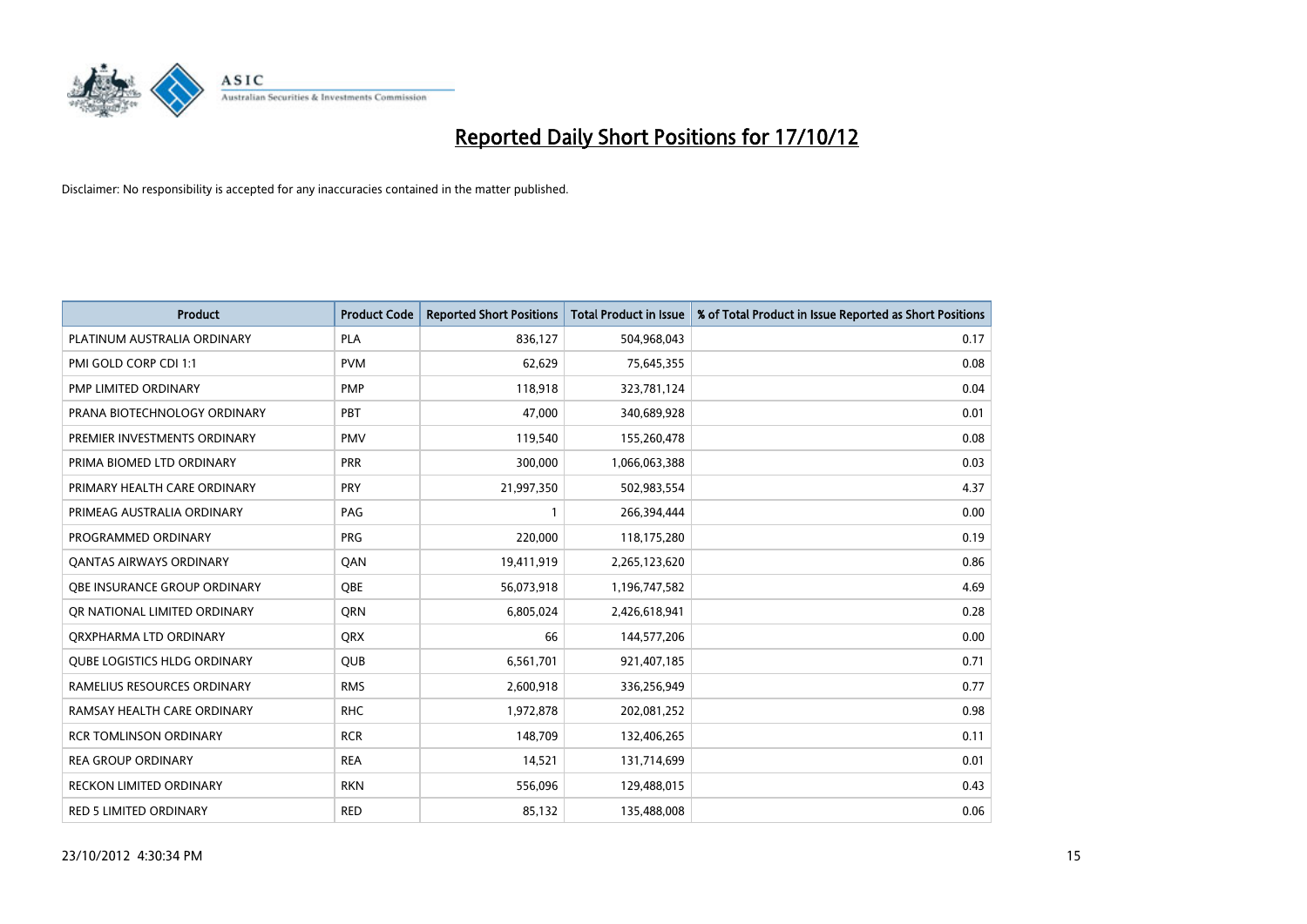

| <b>Product</b>                   | <b>Product Code</b> | <b>Reported Short Positions</b> | <b>Total Product in Issue</b> | % of Total Product in Issue Reported as Short Positions |
|----------------------------------|---------------------|---------------------------------|-------------------------------|---------------------------------------------------------|
| <b>RED FORK ENERGY ORDINARY</b>  | <b>RFE</b>          | 1,299,656                       | 384,951,719                   | 0.34                                                    |
| REDBANK ENERGY LTD ORDINARY      | AEJ                 | 13                              | 786,287                       | 0.00                                                    |
| <b>REDFLEX HOLDINGS ORDINARY</b> | <b>RDF</b>          | 2,826                           | 110,762,310                   | 0.00                                                    |
| REECE AUSTRALIA LTD. ORDINARY    | <b>REH</b>          | 527                             | 99,600,000                    | 0.00                                                    |
| <b>REGIS RESOURCES ORDINARY</b>  | <b>RRL</b>          | 557,544                         | 455,002,194                   | 0.12                                                    |
| RESMED INC CDI 10:1              | <b>RMD</b>          | 1,608,654                       | 1,556,242,300                 | 0.10                                                    |
| <b>RESOLUTE MINING ORDINARY</b>  | <b>RSG</b>          | 1,705,860                       | 628,704,290                   | 0.27                                                    |
| RESOURCE GENERATION ORDINARY     | <b>RES</b>          | 173                             | 262,895,652                   | 0.00                                                    |
| RETAIL FOOD GROUP ORDINARY       | <b>RFG</b>          | 150,001                         | 125,240,114                   | 0.12                                                    |
| REVERSE CORP LIMITED ORDINARY    | <b>REF</b>          | 100                             | 92,382,175                    | 0.00                                                    |
| REX MINERALS LIMITED ORDINARY    | <b>RXM</b>          | 180,913                         | 188,907,284                   | 0.10                                                    |
| <b>RHG LIMITED ORDINARY</b>      | <b>RHG</b>          | 36,085                          | 308,483,177                   | 0.01                                                    |
| RIO TINTO LIMITED ORDINARY       | <b>RIO</b>          | 14,866,882                      | 435,758,720                   | 3.41                                                    |
| ROC OIL COMPANY ORDINARY         | <b>ROC</b>          | 1,514,825                       | 683,235,552                   | 0.22                                                    |
| SAI GLOBAL LIMITED ORDINARY      | SAI                 | 3,499,185                       | 206,598,755                   | 1.69                                                    |
| SALMAT LIMITED ORDINARY          | <b>SLM</b>          | 1,768,050                       | 159,802,174                   | 1.11                                                    |
| SAMSON OIL & GAS LTD ORDINARY    | SSN                 | 5,418,883                       | 1,805,844,203                 | 0.30                                                    |
| SANDFIRE RESOURCES ORDINARY      | <b>SFR</b>          | 1,811,359                       | 152,686,801                   | 1.19                                                    |
| <b>SANTOS LTD ORDINARY</b>       | <b>STO</b>          | 3,649,900                       | 958,812,600                   | 0.38                                                    |
| SARACEN MINERAL ORDINARY         | SAR                 | 2,525,996                       | 594,815,640                   | 0.42                                                    |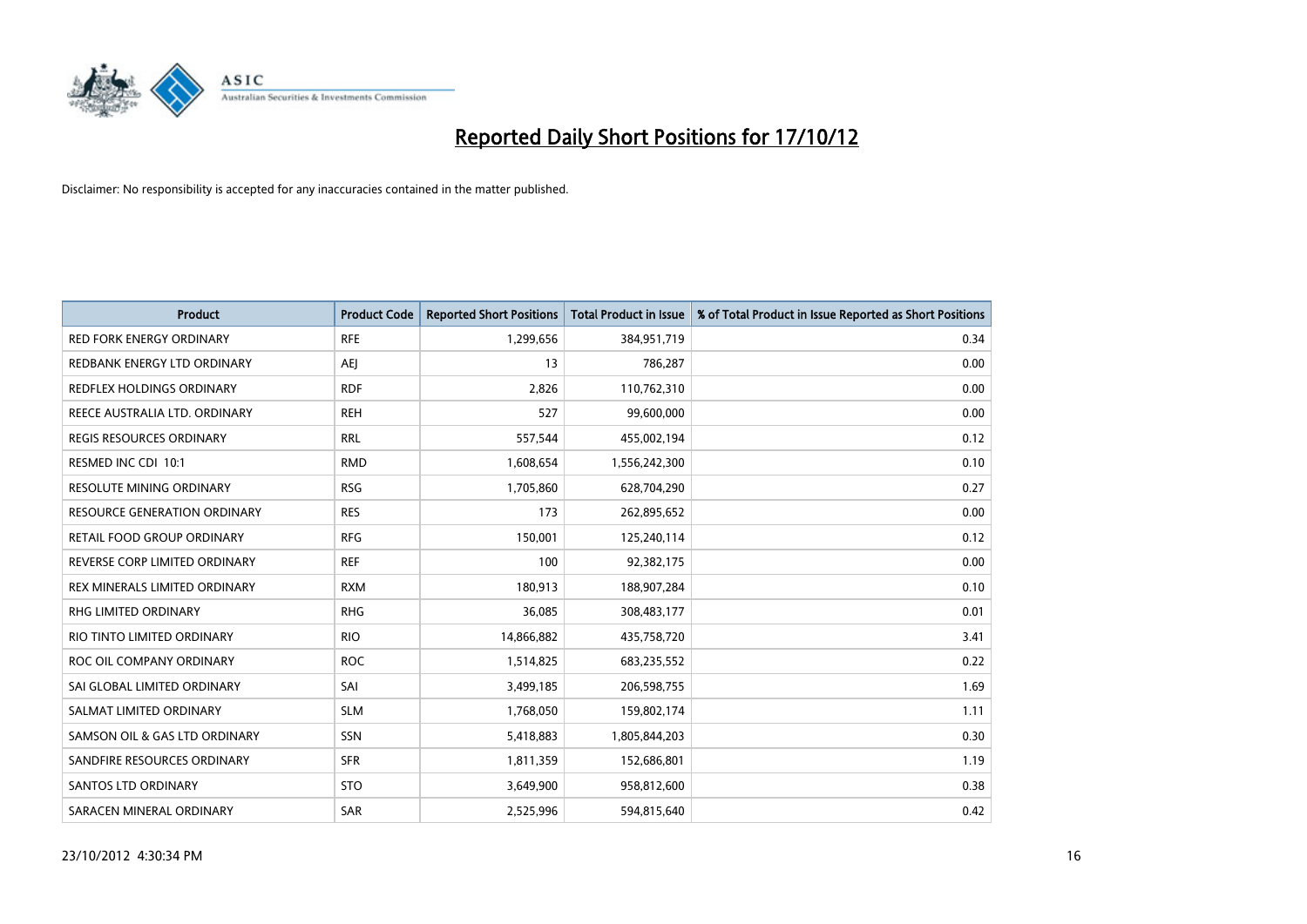

| <b>Product</b>                           | <b>Product Code</b> | <b>Reported Short Positions</b> | <b>Total Product in Issue</b> | % of Total Product in Issue Reported as Short Positions |
|------------------------------------------|---------------------|---------------------------------|-------------------------------|---------------------------------------------------------|
| SEDGMAN LIMITED ORDINARY                 | <b>SDM</b>          | 115,519                         | 217,623,797                   | 0.05                                                    |
| SEEK LIMITED ORDINARY                    | <b>SEK</b>          | 6,033,383                       | 337,101,307                   | 1.79                                                    |
| SENEX ENERGY LIMITED ORDINARY            | <b>SXY</b>          | 2,962,302                       | 1,139,734,837                 | 0.26                                                    |
| SERVICE STREAM ORDINARY                  | <b>SSM</b>          | 400                             | 283,418,867                   | 0.00                                                    |
| SEVEN GROUP HOLDINGS ORDINARY            | <b>SVW</b>          | 1,021,915                       | 307,410,281                   | 0.33                                                    |
| SEVEN WEST MEDIA LTD ORDINARY            | <b>SWM</b>          | 18,724,640                      | 999,160,872                   | 1.87                                                    |
| SIGMA PHARMACEUTICAL ORDINARY            | <b>SIP</b>          | 137,497                         | 1,186,303,520                 | 0.01                                                    |
| SILEX SYSTEMS ORDINARY                   | <b>SLX</b>          | 261,310                         | 170,143,997                   | 0.15                                                    |
| SILVER LAKE RESOURCE ORDINARY            | <b>SLR</b>          | 11,612,578                      | 225,493,476                   | 5.15                                                    |
| SIMS METAL MGMT LTD ORDINARY             | SGM                 | 3,292,252                       | 204,313,417                   | 1.61                                                    |
| SINGAPORE TELECOMM. CHESS DEPOSITARY INT | <b>SGT</b>          | 6,015,992                       | 140,842,714                   | 4.27                                                    |
| SIRIUS RESOURCES NL ORDINARY             | <b>SIR</b>          | 247,287                         | 185,434,586                   | 0.13                                                    |
| SIRTEX MEDICAL ORDINARY                  | <b>SRX</b>          | 101,007                         | 55,768,136                    | 0.18                                                    |
| SKILLED GROUP LTD ORDINARY               | <b>SKE</b>          | 1,759,660                       | 233,487,276                   | 0.75                                                    |
| SMS MANAGEMENT, ORDINARY                 | <b>SMX</b>          | 496,153                         | 68,900,456                    | 0.72                                                    |
| SONIC HEALTHCARE ORDINARY                | <b>SHL</b>          | 1,940,718                       | 395,565,681                   | 0.49                                                    |
| SOUL PATTINSON (W.H) ORDINARY            | SOL                 | 11,999                          | 239,395,320                   | 0.01                                                    |
| SP AUSNET STAPLED SECURITIES             | <b>SPN</b>          | 5,811,729                       | 3,339,620,165                 | 0.17                                                    |
| SPARK INFRASTRUCTURE STAPLED NOTE & UNIT | SKI                 | 37,159,257                      | 1,326,734,264                 | 2.80                                                    |
| SPDR 200 FUND ETF UNITS                  | <b>STW</b>          | 12,535                          | 49,759,567                    | 0.03                                                    |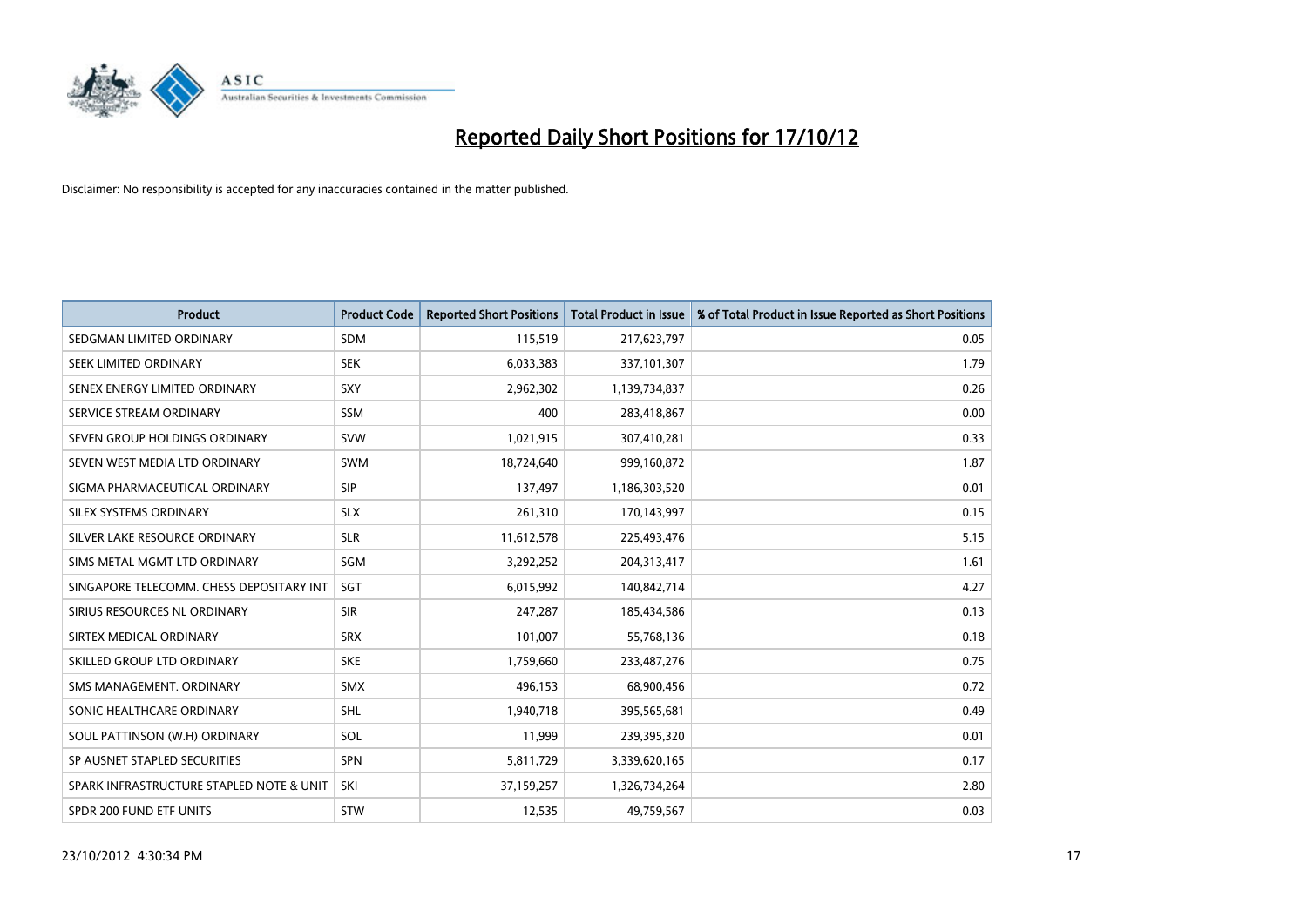

| <b>Product</b>                      | <b>Product Code</b> | <b>Reported Short Positions</b> | <b>Total Product in Issue</b> | % of Total Product in Issue Reported as Short Positions |
|-------------------------------------|---------------------|---------------------------------|-------------------------------|---------------------------------------------------------|
| SPECIALTY FASHION ORDINARY          | <b>SFH</b>          | 2,061,385                       | 192,236,121                   | 1.07                                                    |
| ST BARBARA LIMITED ORDINARY         | <b>SBM</b>          | 4,931,383                       | 488,074,077                   | 1.01                                                    |
| STANMORE COAL LTD ORDINARY          | <b>SMR</b>          | 32,870                          | 179,701,661                   | 0.02                                                    |
| STARPHARMA HOLDINGS ORDINARY        | SPL                 | 1,023,723                       | 283,640,060                   | 0.36                                                    |
| STH AMERICAN FERRO ORDINARY         | <b>SFZ</b>          | 75.000                          | 207,193,629                   | 0.04                                                    |
| STHN CROSS MEDIA ORDINARY           | <b>SXL</b>          | 9,967,574                       | 704,858,524                   | 1.41                                                    |
| STOCKLAND UNITS/ORD STAPLED         | SGP                 | 10,137,650                      | 2,202,657,963                 | 0.46                                                    |
| STRAITS RES LTD. ORDINARY           | SRO                 | 777,229                         | 1,164,150,159                 | 0.07                                                    |
| STW COMMUNICATIONS ORDINARY         | SGN                 | 102,692                         | 362,798,351                   | 0.03                                                    |
| SUNCORP GROUP LTD ORDINARY          | <b>SUN</b>          | 3,990,044                       | 1,286,600,980                 | 0.31                                                    |
| SUNDANCE ENERGY ORDINARY            | <b>SEA</b>          | 25,908                          | 277,098,474                   | 0.01                                                    |
| SUNDANCE RESOURCES ORDINARY         | <b>SDL</b>          | 3,346,671                       | 3,049,577,034                 | 0.11                                                    |
| SUPER RET REP LTD ORDINARY          | <b>SUL</b>          | 767,208                         | 196,382,811                   | 0.39                                                    |
| SYD AIRPORT STAPLED US PROHIBIT.    | SYD                 | 10,996,043                      | 1,861,210,782                 | 0.59                                                    |
| SYRAH RESOURCES ORDINARY            | <b>SYR</b>          | 361,211                         | 126,723,021                   | 0.29                                                    |
| TABCORP HOLDINGS LTD ORDINARY       | <b>TAH</b>          | 11,840,189                      | 734,015,737                   | 1.61                                                    |
| TANAMI GOLD NL ORDINARY             | <b>TAM</b>          | 697,384                         | 261,132,677                   | 0.27                                                    |
| TAP OIL LIMITED ORDINARY            | <b>TAP</b>          | 568,874                         | 241,295,311                   | 0.24                                                    |
| <b>TATTS GROUP LTD ORDINARY</b>     | <b>TTS</b>          | 1,493,374                       | 1,384,791,963                 | 0.11                                                    |
| <b>TELECOM CORPORATION ORDINARY</b> | <b>TEL</b>          | 12,686,800                      | 1,864,709,651                 | 0.68                                                    |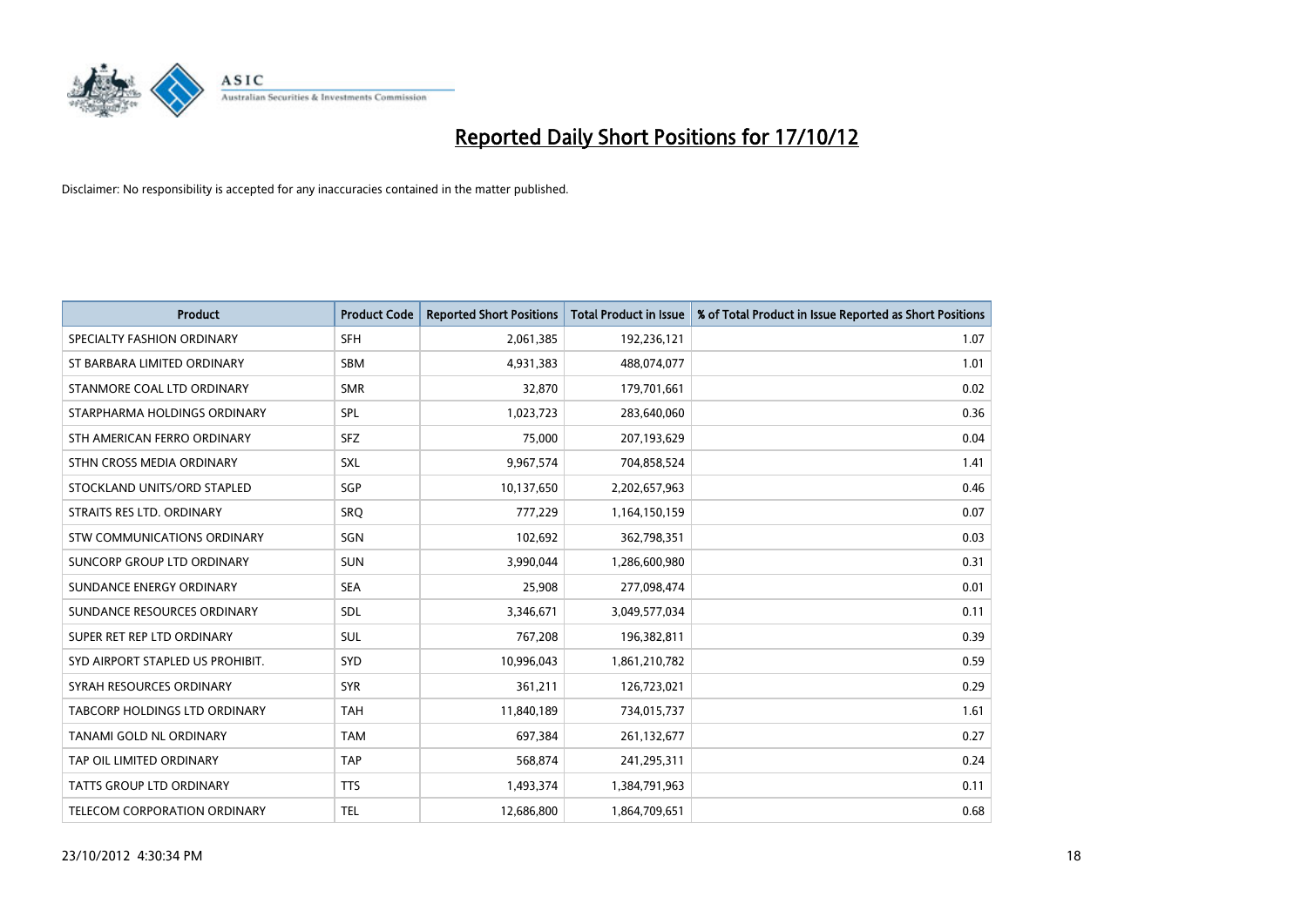

| <b>Product</b>                       | <b>Product Code</b> | <b>Reported Short Positions</b> | <b>Total Product in Issue</b> | % of Total Product in Issue Reported as Short Positions |
|--------------------------------------|---------------------|---------------------------------|-------------------------------|---------------------------------------------------------|
| <b>TELSTRA CORPORATION, ORDINARY</b> | <b>TLS</b>          | 20,817,853                      | 12,443,074,357                | 0.17                                                    |
| TEN NETWORK HOLDINGS ORDINARY        | <b>TEN</b>          | 73,547,475                      | 1,437,204,873                 | 5.12                                                    |
| TERANGA GOLD CORP CDI 1:1            | <b>TGZ</b>          | 59,718                          | 162,599,120                   | 0.04                                                    |
| THE REJECT SHOP ORDINARY             | <b>TRS</b>          | 1,387,571                       | 26,092,220                    | 5.32                                                    |
| THORN GROUP LIMITED ORDINARY         | <b>TGA</b>          | 369,392                         | 146,374,703                   | 0.25                                                    |
| <b>TIGER RESOURCES ORDINARY</b>      | <b>TGS</b>          | 967,551                         | 673,470,269                   | 0.14                                                    |
| TOLL HOLDINGS LTD ORDINARY           | TOL                 | 20,297,334                      | 717,133,875                   | 2.83                                                    |
| TOX FREE SOLUTIONS ORDINARY          | <b>TOX</b>          | 13                              | 115,311,608                   | 0.00                                                    |
| TPG TELECOM LIMITED ORDINARY         | <b>TPM</b>          | 926,144                         | 793,808,141                   | 0.12                                                    |
| <b>TRADE ME GROUP ORDINARY</b>       | <b>TME</b>          | 72,587                          | 396,017,568                   | 0.02                                                    |
| TRANSFIELD SERVICES ORDINARY         | <b>TSE</b>          | 1,081,463                       | 512,457,716                   | 0.21                                                    |
| TRANSPACIFIC INDUST, ORDINARY        | <b>TPI</b>          | 1,638,408                       | 1,578,528,702                 | 0.10                                                    |
| TRANSURBAN GROUP TRIPLE STAPLED SEC. | <b>TCL</b>          | 3,077,630                       | 1,461,665,097                 | 0.21                                                    |
| TREASURY WINE ESTATE ORDINARY        | <b>TWE</b>          | 11,222,557                      | 647,227,144                   | 1.73                                                    |
| TROY RESOURCES LTD ORDINARY          | <b>TRY</b>          | 74,844                          | 90,789,649                    | 0.08                                                    |
| UGL LIMITED ORDINARY                 | UGL                 | 4,303,505                       | 166,315,038                   | 2.59                                                    |
| UXC LIMITED ORDINARY                 | <b>UXC</b>          | 701,863                         | 307,459,623                   | 0.23                                                    |
| VIRGIN AUS HLDG LTD ORDINARY         | <b>VAH</b>          | 11,724,700                      | 2,210,197,600                 | 0.53                                                    |
| <b>VOCUS COMMS LTD ORDINARY</b>      | <b>VOC</b>          | 62,946                          | 74,776,058                    | 0.08                                                    |
| WATPAC LIMITED ORDINARY              | <b>WTP</b>          | 8,633                           | 184,332,526                   | 0.00                                                    |